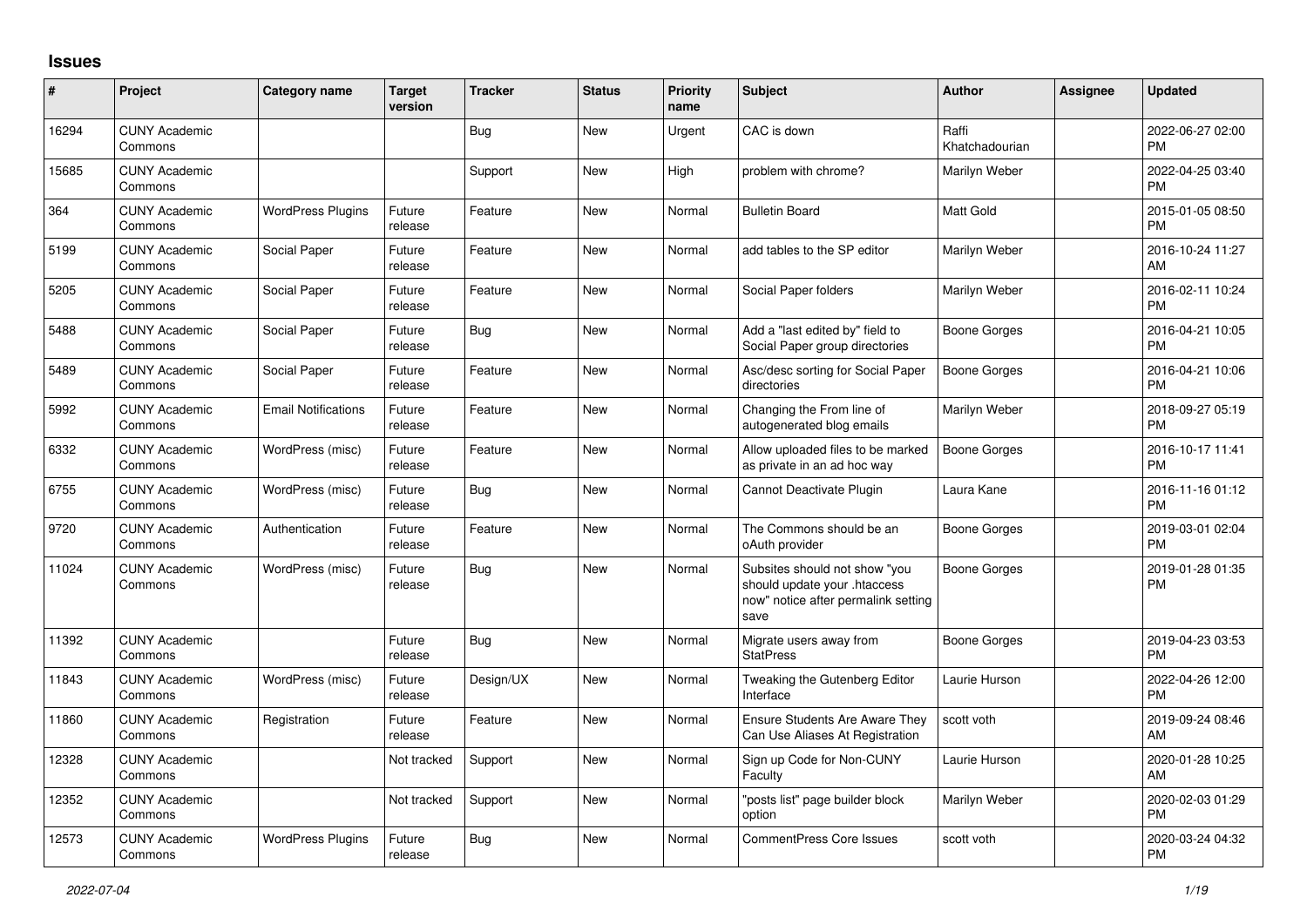| #     | Project                         | Category name            | <b>Target</b><br>version | <b>Tracker</b> | <b>Status</b> | <b>Priority</b><br>name | <b>Subject</b>                                                                             | <b>Author</b>           | <b>Assignee</b>   | <b>Updated</b>                |
|-------|---------------------------------|--------------------------|--------------------------|----------------|---------------|-------------------------|--------------------------------------------------------------------------------------------|-------------------------|-------------------|-------------------------------|
| 13048 | <b>CUNY Academic</b><br>Commons | Shortcodes and<br>embeds | Future<br>release        | Feature        | <b>New</b>    | Normal                  | Jupyter Notebooks support                                                                  | Boone Gorges            |                   | 2020-07-14 11:46<br>AM        |
| 13650 | <b>CUNY Academic</b><br>Commons | Group Library            | Future<br>release        | Feature        | <b>New</b>    | Normal                  | Forum Attachments in Group<br>Library                                                      | Laurie Hurson           |                   | 2021-11-19 12:30<br><b>PM</b> |
| 14792 | <b>CUNY Academic</b><br>Commons |                          |                          | <b>Bug</b>     | New           | Normal                  | Inconsistent email notifications<br>from gravity forms                                     | Raffi<br>Khatchadourian |                   | 2021-10-04 01:50<br><b>PM</b> |
| 14911 | <b>CUNY Academic</b><br>Commons | <b>WordPress Themes</b>  | Not tracked              | Support        | New           | Normal                  | Twentytwentyone theme                                                                      | Marilyn Weber           |                   | 2021-10-28 10:37<br>AM        |
| 14936 | <b>CUNY Academic</b><br>Commons |                          |                          | Bug            | <b>New</b>    | Normal                  | Commons websites blocked by<br>SPS campus network                                          | Laurie Hurson           |                   | 2021-11-03 03:57<br><b>PM</b> |
| 14940 | <b>CUNY Academic</b><br>Commons |                          |                          | <b>Bug</b>     | New           | Normal                  | Discrepancy between Commons<br>profile "sites" and actual # of sites                       | Laurie Hurson           |                   | 2021-11-08 11:09<br>AM        |
| 15045 | <b>CUNY Academic</b><br>Commons |                          |                          | Support        | New           | Normal                  | no result for KCeL in the search<br>box on the commons                                     | Marilyn Weber           |                   | 2021-12-10 11:29<br>AM        |
| 15565 | <b>CUNY Academic</b><br>Commons |                          |                          | Support        | New           | Normal                  | Events - send updates to an email<br>listserv                                              | Marilyn Weber           |                   | 2022-03-10 01:06<br><b>PM</b> |
| 15757 | <b>CUNY Academic</b><br>Commons |                          |                          | Bug            | New           | Normal                  | Members # do not match                                                                     | Laurie Hurson           |                   | 2022-03-30 04:52<br>PM        |
| 15816 | <b>CUNY Academic</b><br>Commons |                          | Not tracked              | Support        | New           | Normal                  | slow loading at SPS                                                                        | Marilyn Weber           |                   | 2022-04-05 01:26<br><b>PM</b> |
| 16255 | <b>CUNY Academic</b><br>Commons | WordPress (misc)         |                          | Bug            | New           | Normal                  | Need to define 'MULTISITE'<br>constant in wp-config.php                                    | Raymond Hoh             |                   | 2022-06-19 09:31<br>AM        |
| 16314 | <b>CUNY Academic</b><br>Commons | <b>WordPress Plugins</b> |                          | Feature        | New           | Normal                  | Install Multicollab plug-in?                                                               | Raffi<br>Khatchadourian |                   | 2022-06-29 03:44<br><b>PM</b> |
| 16318 | <b>CUNY Academic</b><br>Commons |                          |                          | Bug            | <b>New</b>    | Normal                  | Unable to Access block editor or<br>embed YouTube videos in new<br>pages, in one site only | <b>Syelle Graves</b>    |                   | 2022-07-01 06:53<br><b>PM</b> |
| 11968 | JustPublics@365<br>MediaCamp    |                          |                          | Feature        | New           | Normal                  | Nanoscience Retractable Display<br>Unit                                                    | Donald Cherry           | Bonnie<br>Eissner | 2021-02-19 08:50<br>AM        |
| 2753  | <b>CUNY Academic</b><br>Commons | Public Portfolio         | Future<br>release        | Feature        | New           | Normal                  | Create actual actual tagification in<br>academic interests and other<br>fields             | Micki Kaufman           | Boone<br>Gorges   | 2015-01-05 08:52<br>PM        |
| 3580  | <b>CUNY Academic</b><br>Commons | <b>Group Blogs</b>       | Future<br>release        | Feature        | <b>New</b>    | Normal                  | Multiple blogs per group                                                                   | Boone Gorges            | Boone<br>Gorges   | 2018-02-20 02:02<br><b>PM</b> |
| 4481  | <b>CUNY Academic</b><br>Commons | Events                   | Future<br>release        | Feature        | <b>New</b>    | Normal                  | Group admins/mods should have<br>the ability to unlink an event from<br>the group          | Boone Gorges            | Boone<br>Gorges   | 2017-04-24 03:53<br><b>PM</b> |
| 4592  | <b>CUNY Academic</b><br>Commons | Events                   | Future<br>release        | Design/UX      | New           | Normal                  | Event Creation - Venue Dropdown<br>Slow                                                    | Samantha Raddatz        | Boone<br>Gorges   | 2015-09-14 04:56<br><b>PM</b> |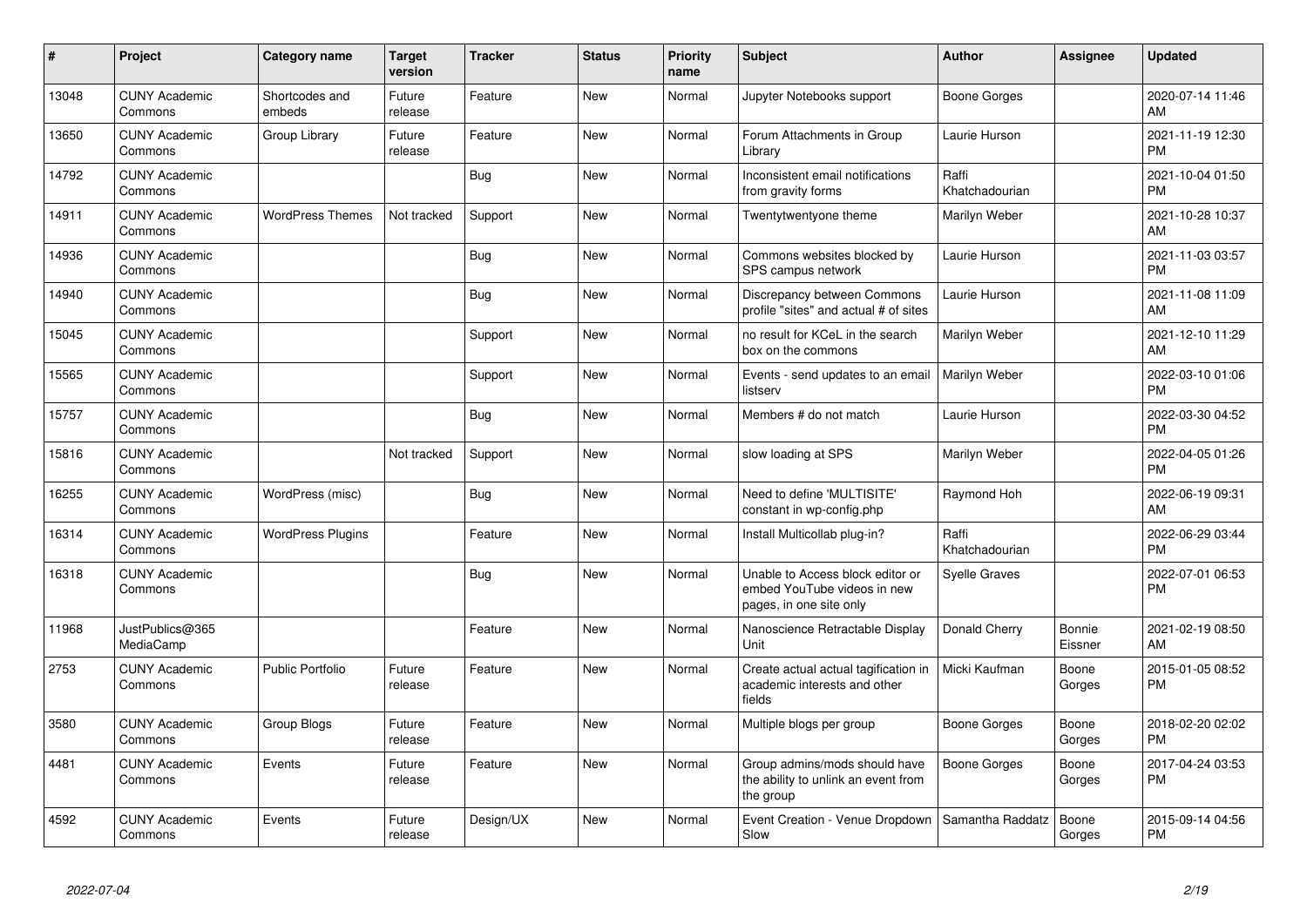| $\pmb{\#}$ | Project                         | <b>Category name</b>       | <b>Target</b><br>version | <b>Tracker</b> | <b>Status</b> | <b>Priority</b><br>name | <b>Subject</b>                                                                            | <b>Author</b>           | Assignee        | <b>Updated</b>                |
|------------|---------------------------------|----------------------------|--------------------------|----------------|---------------|-------------------------|-------------------------------------------------------------------------------------------|-------------------------|-----------------|-------------------------------|
| 5182       | <b>CUNY Academic</b><br>Commons | Social Paper               | Future<br>release        | Design/UX      | <b>New</b>    | Normal                  | "Publishing" a private paper on<br>social paper?                                          | Raffi<br>Khatchadourian | Boone<br>Gorges | 2016-10-13 04:12<br><b>PM</b> |
| 7022       | <b>CUNY Academic</b><br>Commons | Announcements              | Future<br>release        | Bug            | <b>New</b>    | Normal                  | Sitewide announcements should<br>be displayed on, and dismissable<br>from, mapped domains | Boone Gorges            | Boone<br>Gorges | 2018-03-22 10:18<br>AM        |
| 7663       | <b>CUNY Academic</b><br>Commons | Social Paper               | Future<br>release        | Bug            | New           | Normal                  | Social Paper notifications not<br>formatted correctly on secondary<br>sites               | Boone Gorges            | Boone<br>Gorges | 2018-04-16 03:52<br><b>PM</b> |
| 7981       | <b>CUNY Academic</b><br>Commons | Social Paper               | Future<br>release        | Bug            | <b>New</b>    | Normal                  | Social Paper comments should<br>not go to spam                                            | Luke Waltzer            | Boone<br>Gorges | 2018-04-16 03:52<br><b>PM</b> |
| 8835       | <b>CUNY Academic</b><br>Commons | Blogs (BuddyPress)         | Future<br>release        | Feature        | <b>New</b>    | Normal                  | Extend cuny is shortlinks to sites                                                        | Luke Waltzer            | Boone<br>Gorges | 2022-04-26 11:59<br>AM        |
| 9926       | <b>CUNY Academic</b><br>Commons | <b>WordPress Plugins</b>   | Future<br>release        | Bug            | <b>New</b>    | Normal                  | twitter-mentions-as-comments<br>cron jobs can run long                                    | Boone Gorges            | Boone<br>Gorges | 2018-10-24 12:34<br><b>PM</b> |
| 10226      | <b>CUNY Academic</b><br>Commons | Courses                    | Future<br>release        | Feature        | New           | Normal                  | Add "My Courses" to drop down<br>list                                                     | scott voth              | Boone<br>Gorges | 2021-11-19 12:42<br><b>PM</b> |
| 10794      | <b>CUNY Academic</b><br>Commons | Performance                | Not tracked              | <b>Bug</b>     | New           | Normal                  | Memcached connection<br>occasionally breaks                                               | Boone Gorges            | Boone<br>Gorges | 2018-12-06 03:30<br><b>PM</b> |
| 11496      | <b>CUNY Academic</b><br>Commons | <b>Public Portfolio</b>    | 1.15.2                   | Support        | New           | Normal                  | Replace Twitter Icon on Member<br>Portfolio page                                          | scott voth              | Boone<br>Gorges | 2019-06-06 01:03<br><b>PM</b> |
| 11531      | <b>CUNY Academic</b><br>Commons | Events                     | Future<br>release        | Feature        | <b>New</b>    | Normal                  | Main Events calendar should<br>include non-public events that<br>user has access to       | scott voth              | Boone<br>Gorges | 2019-06-11 10:00<br>AM        |
| 12042      | <b>CUNY Academic</b><br>Commons | <b>Email Notifications</b> | Future<br>release        | Feature        | New           | Normal                  | Improved error logging for BPGES<br>send queue                                            | Boone Gorges            | Boone<br>Gorges | 2021-11-19 12:25<br><b>PM</b> |
| 12091      | <b>CUNY Academic</b><br>Commons | <b>Group Files</b>         | Future<br>release        | Feature        | New           | Normal                  | Improved pre-upload file validation<br>for bp-group-documents                             | Boone Gorges            | Boone<br>Gorges | 2019-11-14 01:21<br><b>PM</b> |
| 12438      | <b>CUNY Academic</b><br>Commons | Courses                    | Not tracked              | Bug            | <b>New</b>    | Normal                  | Site appearing twice                                                                      | Laurie Hurson           | Boone<br>Gorges | 2020-02-18 01:34<br><b>PM</b> |
| 12911      | <b>CUNY Academic</b><br>Commons |                            | Not tracked              | Feature        | <b>New</b>    | Normal                  | Block access to xmlrpc.php based<br>on User-Agent                                         | <b>Boone Gorges</b>     | Boone<br>Gorges | 2020-06-09 05:12<br><b>PM</b> |
| 13370      | <b>CUNY Academic</b><br>Commons | Group Library              | Future<br>release        | Feature        | <b>New</b>    | Normal                  | Library bulk deletion and folder<br>editina                                               | Colin McDonald          | Boone<br>Gorges | 2020-10-13 10:41<br>AM        |
| 13466      | <b>CUNY Academic</b><br>Commons | Cavalcade                  | Future<br>release        | Feature        | <b>New</b>    | Normal                  | Automated cleanup for duplicate<br>Cavalcade tasks                                        | Boone Gorges            | Boone<br>Gorges | 2020-10-13 05:24<br><b>PM</b> |
| 13835      | <b>CUNY Academic</b><br>Commons | WordPress (misc)           | Future<br>release        | Feature        | New           | Normal                  | Allow OneSearch widget to have<br>'CUNY' as campus                                        | Boone Gorges            | Boone<br>Gorges | 2021-11-19 12:39<br><b>PM</b> |
| 13949      | <b>CUNY Academic</b><br>Commons |                            | Not tracked              | Bug            | New           | Normal                  | Continued debugging of runaway<br>MySQL connections                                       | <b>Matt Gold</b>        | Boone<br>Gorges | 2021-09-14 10:42<br>AM        |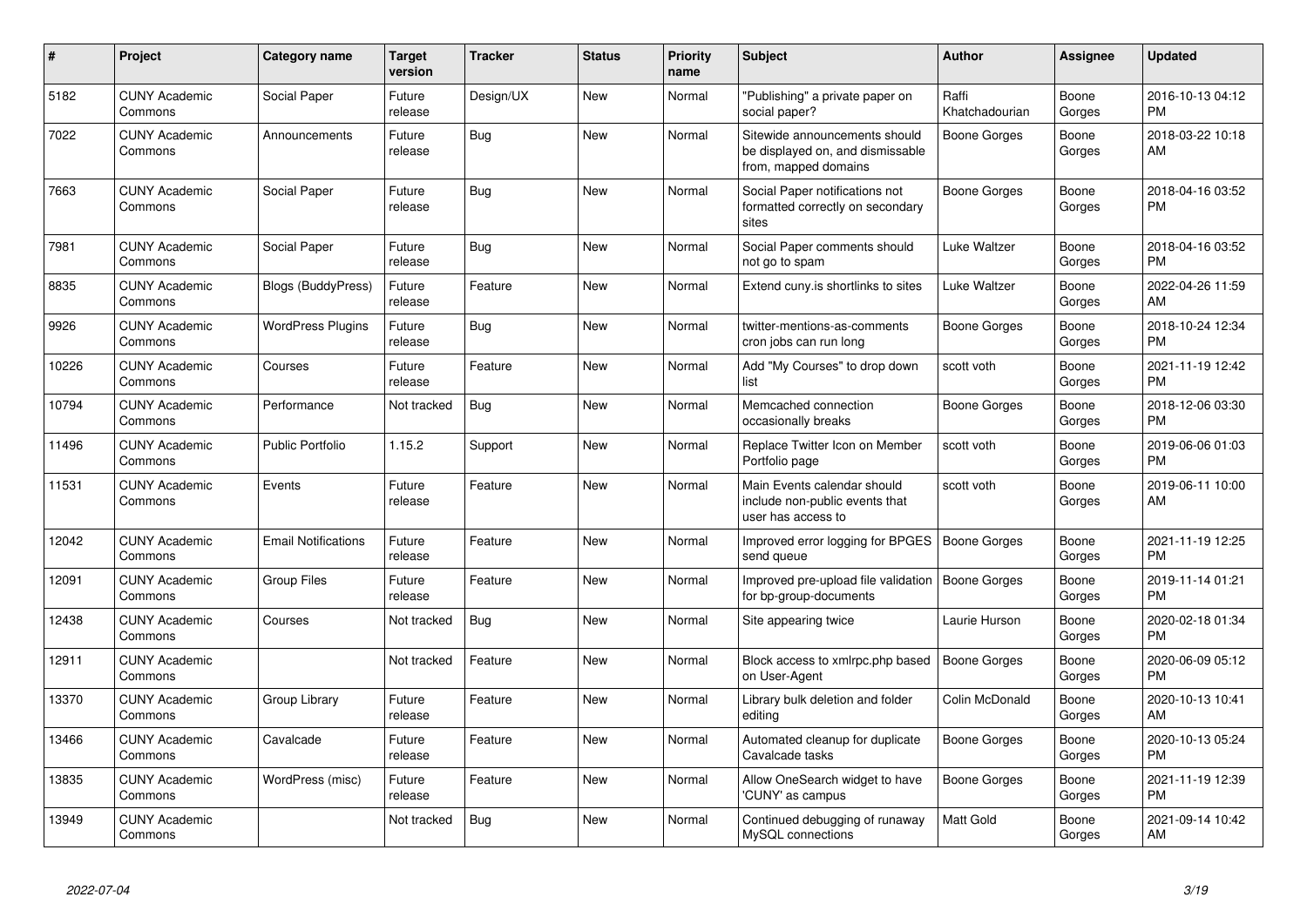| #     | Project                         | <b>Category name</b>     | <b>Target</b><br>version | <b>Tracker</b> | <b>Status</b> | <b>Priority</b><br>name | Subject                                                                                    | Author              | <b>Assignee</b>   | <b>Updated</b>                |
|-------|---------------------------------|--------------------------|--------------------------|----------------|---------------|-------------------------|--------------------------------------------------------------------------------------------|---------------------|-------------------|-------------------------------|
| 14184 | <b>CUNY Academic</b><br>Commons | <b>Public Portfolio</b>  | Future<br>release        | Feature        | New           | Normal                  | Centralized mechanism for storing<br>Campus affiliations                                   | <b>Boone Gorges</b> | Boone<br>Gorges   | 2022-01-04 11:35<br>AM        |
| 14309 | <b>CUNY Academic</b><br>Commons | Group Library            | Future<br>release        | Feature        | New           | Normal                  | Better handling of<br>bp group document file download<br>attempts when file is not present | <b>Boone Gorges</b> | Boone<br>Gorges   | 2021-11-19 12:28<br><b>PM</b> |
| 14908 | <b>CUNY Academic</b><br>Commons | Performance              |                          | <b>Bug</b>     | New           | Normal                  | Stale object cache on cdev                                                                 | Raymond Hoh         | Boone<br>Gorges   | 2021-12-07 09:45<br>AM        |
| 14987 | <b>CUNY Academic</b><br>Commons | <b>WordPress Plugins</b> | Future<br>release        | Bug            | New           | Normal                  | Elementor update causes<br>database freeze-up                                              | Boone Gorges        | Boone<br>Gorges   | 2021-11-29 12:02<br><b>PM</b> |
| 15210 | <b>CUNY Academic</b><br>Commons | Analytics                | Not tracked              | Design/UX      | New           | Normal                  | Google Analytics improvements                                                              | Colin McDonald      | Boone<br>Gorges   | 2022-05-24 10:47<br>AM        |
| 15767 | <b>CUNY Academic</b><br>Commons | WordPress (misc)         |                          | Support        | New           | Normal                  | Site loading slowly                                                                        | scott voth          | Boone<br>Gorges   | 2022-04-04 08:56<br><b>PM</b> |
| 15883 | <b>CUNY Academic</b><br>Commons |                          | 2.1.0                    | Feature        | New           | Normal                  | Release BPGES update                                                                       | Boone Gorges        | Boone<br>Gorges   | 2022-05-26 10:39<br>AM        |
| 16199 | <b>CUNY Academic</b><br>Commons | <b>Directories</b>       | 2.0.3                    | Bug            | New           | Normal                  | Removed "Semester" Filter from<br><b>Courses Directory</b>                                 | Laurie Hurson       | Boone<br>Gorges   | 2022-06-29 11:32<br>AM        |
| 16307 | <b>CUNY Academic</b><br>Commons |                          |                          | Bug            | New           | Normal                  | Add brief messaging to<br>accept/decline group membership<br>requests                      | <b>Matt Gold</b>    | Boone<br>Gorges   | 2022-06-27 06:13<br>PM.       |
| 1166  | <b>CUNY Academic</b><br>Commons | <b>Email Invitations</b> | Future<br>release        | Feature        | <b>New</b>    | Low                     | Better organizational tools for Sent<br>Invites                                            | Boone Gorges        | Boone<br>Gorges   | 2015-11-09 06:02<br>PM.       |
| 1167  | <b>CUNY Academic</b><br>Commons | <b>Email Invitations</b> | Future<br>release        | Feature        | New           | Low                     | Allow email invitations to be resent                                                       | Boone Gorges        | Boone<br>Gorges   | 2015-11-12 12:53<br>AM        |
| 3048  | <b>CUNY Academic</b><br>Commons | <b>Public Portfolio</b>  | Future<br>release        | Feature        | New           | Low                     | Images for rich text profile fields                                                        | Boone Gorges        | Boone<br>Gorges   | 2014-02-19 12:56<br><b>PM</b> |
| 3615  | <b>CUNY Academic</b><br>Commons | Redmine                  | Not tracked              | Feature        | New           | Low                     | Create Redmine issues via email                                                            | Dominic Giglio      | Boone<br>Gorges   | 2017-11-16 11:36<br>AM        |
| 5052  | <b>CUNY Academic</b><br>Commons | Social Paper             | Future<br>release        | Feature        | New           | Low                     | Sentence by sentence or line by<br>line comments (SP suggestion #3)                        | Marilyn Weber       | Boone<br>Gorges   | 2016-02-11 10:24<br><b>PM</b> |
| 6389  | <b>CUNY Academic</b><br>Commons | <b>BuddyPress Docs</b>   | Future<br>release        | Feature        | New           | Low                     | Make Discussion Area Visible<br>When Editing a Doc                                         | Luke Waltzer        | Boone<br>Gorges   | 2016-10-21 04:16<br><b>PM</b> |
| 3059  | <b>CUNY Academic</b><br>Commons | Group Forums             | Future<br>release        | Design/UX      | New           | Normal                  | Forum Post Permissable Content<br><b>Explanatory Text</b>                                  | Chris Stein         | Chris Stein       | 2015-04-02 11:27<br>AM        |
| 10354 | <b>CUNY Academic</b><br>Commons | <b>Public Portfolio</b>  | Future<br>release        | Feature        | New           | Normal                  | Opt out of Having a Profile Page                                                           | scott voth          | Chris Stein       | 2020-05-12 10:43<br>AM        |
| 13199 | <b>CUNY Academic</b><br>Commons | Group Forums             | Future<br>release        | Feature        | New           | Normal                  | Favoring Groups over bbPress<br>plugin                                                     | Colin McDonald      | Colin<br>McDonald | 2021-11-19 12:28<br><b>PM</b> |
| 13331 | <b>CUNY Academic</b><br>Commons | Site cloning             | Future<br>release        | <b>Bug</b>     | New           | Normal                  | Combine Site Template and Clone<br>operations                                              | Boone Gorges        | Jeremy Felt       | 2021-11-19 12:39<br>PM        |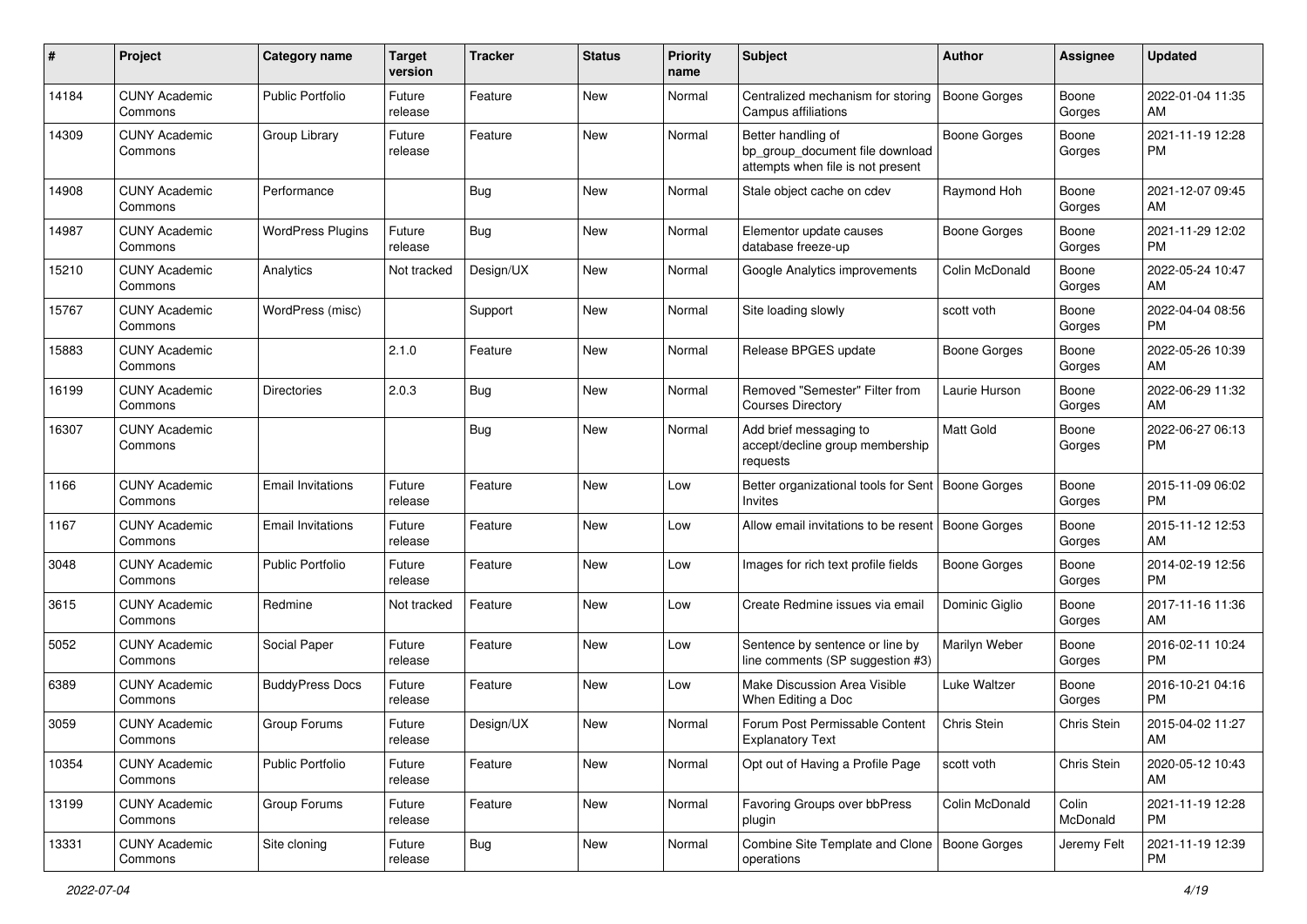| #     | <b>Project</b>                  | <b>Category name</b>           | <b>Target</b><br>version | <b>Tracker</b> | <b>Status</b> | <b>Priority</b><br>name | <b>Subject</b>                                                               | <b>Author</b>           | Assignee           | <b>Updated</b>                |
|-------|---------------------------------|--------------------------------|--------------------------|----------------|---------------|-------------------------|------------------------------------------------------------------------------|-------------------------|--------------------|-------------------------------|
| 13891 | <b>CUNY Academic</b><br>Commons | Internal Tools and<br>Workflow | 2.1.0                    | Feature        | <b>New</b>    | Normal                  | Migrate automated linting to<br>GitHub Actions                               | Boone Gorges            | Jeremy Felt        | 2022-06-29 11:13<br>AM        |
| 15194 | <b>CUNY Academic</b><br>Commons | Internal Tools and<br>Workflow | 2.1.0                    | Feature        | New           | Normal                  | PHPCS sniff for un-restored<br>switch_to_blog() calls                        | Boone Gorges            | Jeremy Felt        | 2022-05-26 10:45<br>AM        |
| 11879 | <b>CUNY Academic</b><br>Commons |                                | Not tracked              | Bug            | New           | Normal                  | Hypothesis comments appearing<br>on multiple, different pdfs across<br>blogs | Laurie Hurson           | Laurie Hurson      | 2019-09-19 02:39<br><b>PM</b> |
| 14475 | <b>CUNY Academic</b><br>Commons |                                | Not tracked              | Publicity      | <b>New</b>    | Normal                  | OER Showcase Page                                                            | Laurie Hurson           | Laurie Hurson      | 2021-09-14 10:46<br>AM        |
| 6078  | <b>CUNY Academic</b><br>Commons | <b>Blogs (BuddyPress)</b>      | Future<br>release        | Feature        | New           | Normal                  | <b>Explore Adding Network Blog</b><br>Metadata Plugin                        | Luke Waltzer            | Luke Waltzer       | 2016-10-11 10:29<br><b>PM</b> |
| 8211  | <b>CUNY Academic</b><br>Commons | <b>WordPress Themes</b>        | Future<br>release        | Feature        | New           | Normal                  | Theme Suggestions: Material<br>Design-Inspired Themes                        | Margaret Galvan         | Margaret<br>Galvan | 2017-08-07 02:48<br><b>PM</b> |
| 12392 | <b>CUNY Academic</b><br>Commons | Help/Codex                     | Not tracked              | Documentation  | <b>New</b>    | Normal                  | <b>Updates to Common Commons</b><br>Questions on Help Page                   | scott voth              | Margaret<br>Galvan | 2020-02-11 10:53<br>AM        |
| 3509  | <b>CUNY Academic</b><br>Commons | Publicity                      | 1.7                      | Publicity      | <b>New</b>    | Normal                  | Create 1.7 digital signage imagery                                           | Micki Kaufman           | Marilyn<br>Weber   | 2014-10-01 12:40<br><b>PM</b> |
| 9420  | <b>CUNY Academic</b><br>Commons | cuny.is                        | Not tracked              | Feature        | <b>New</b>    | Normal                  | Request for http://cuny.is/streams                                           | Raffi<br>Khatchadourian | Marilyn<br>Weber   | 2018-04-02 10:08<br>AM        |
| 12382 | <b>CUNY Academic</b><br>Commons | Membership                     | Not tracked              | Support        | <b>New</b>    | Normal                  | Email request change                                                         | Marilyn Weber           | Marilyn<br>Weber   | 2020-02-06 12:56<br><b>PM</b> |
| 3657  | <b>CUNY Academic</b><br>Commons | WordPress (misc)               | Not tracked              | Feature        | New           | Normal                  | Create alert for GC email<br>addresses                                       | Matt Gold               | Matt Gold          | 2016-04-14 11:29<br><b>PM</b> |
| 3691  | <b>CUNY Academic</b><br>Commons | <b>WordPress Plugins</b>       | Future<br>release        | Bug            | New           | Normal                  | <b>WPMU Domain Mapping</b><br>Debugging on cdev                              | Raymond Hoh             | Matt Gold          | 2014-12-12 09:04<br>AM        |
| 4225  | <b>CUNY Academic</b><br>Commons | DiRT Integration               | Future<br>release        | Design/UX      | <b>New</b>    | Normal                  | Add information to DIRT page (in<br>Create a Group)                          | Samantha Raddatz        | Matt Gold          | 2015-06-26 03:14<br><b>PM</b> |
| 4972  | <b>CUNY Academic</b><br>Commons | Analytics                      | Not tracked              | <b>Bug</b>     | New           | Normal                  | <b>Newsletter Analytics</b>                                                  | Stephen Real            | Matt Gold          | 2015-12-09 12:54<br><b>PM</b> |
| 8607  | <b>CUNY Academic</b><br>Commons |                                | Not tracked              | Support        | <b>New</b>    | Normal                  | Paypal?                                                                      | Marilyn Weber           | Matt Gold          | 2018-05-15 01:37<br><b>PM</b> |
| 10839 | <b>CUNY Academic</b><br>Commons | About page                     | Not tracked              | Support        | <b>New</b>    | Normal                  | <b>Mission Statement Needs</b><br>Revision                                   | scott voth              | Matt Gold          | 2018-12-26 10:58<br>AM        |
| 11545 | <b>CUNY Academic</b><br>Commons | <b>WordPress Plugins</b>       | Not tracked              | Support        | <b>New</b>    | Normal                  | <b>Twitter searches in WordPress</b>                                         | Gina Cherry             | Matt Gold          | 2019-09-23 01:03<br><b>PM</b> |
| 8498  | <b>CUNY Academic</b><br>Commons | <b>WordPress Plugins</b>       | Future<br>release        | Feature        | New           | Low                     | <b>Gravity Forms Email Users</b>                                             | Raffi<br>Khatchadourian | Matt Gold          | 2017-10-13 12:58<br><b>PM</b> |
| 3506  | <b>CUNY Academic</b><br>Commons | Publicity                      | 1.7                      | Publicity      | <b>New</b>    | Normal                  | Prepare 1.7 email messaging                                                  | Micki Kaufman           | Micki<br>Kaufman   | 2014-10-01 12:36<br><b>PM</b> |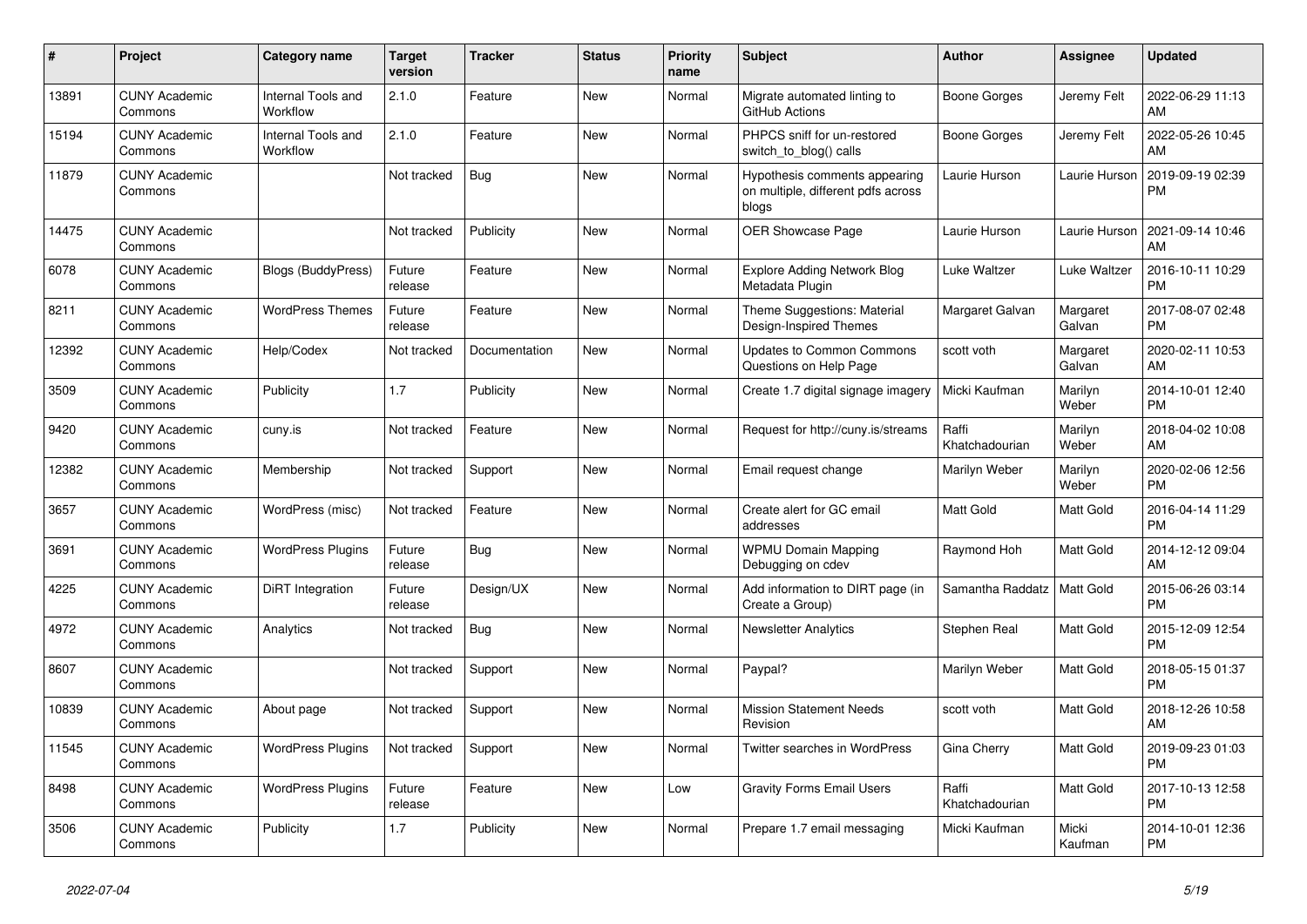| #     | <b>Project</b>                  | Category name            | <b>Target</b><br>version | <b>Tracker</b> | <b>Status</b> | <b>Priority</b><br>name | <b>Subject</b>                                                                       | <b>Author</b>    | Assignee            | <b>Updated</b>                |
|-------|---------------------------------|--------------------------|--------------------------|----------------|---------------|-------------------------|--------------------------------------------------------------------------------------|------------------|---------------------|-------------------------------|
| 7624  | <b>CUNY Academic</b><br>Commons | BuddyPress (misc)        | Future<br>release        | Design/UX      | New           | Normal                  | <b>BP</b> Notifications                                                              | Luke Waltzer     | Paige Dupont        | 2017-02-08 10:43<br><b>PM</b> |
| 11393 | <b>CUNY Academic</b><br>Commons |                          | Not tracked              | Publicity      | New           | Normal                  | After 1.15 release, ceate a hero<br>slide and post about adding a site<br>to a group | scott voth       | Patrick<br>Sweeney  | 2019-05-14 10:32<br>AM        |
| 13457 | <b>CUNY Academic</b><br>Commons | Group Forums             | 2.0.3                    | Bug            | <b>New</b>    | High                    | Forum post not sending<br>notifications                                              | Filipa Calado    | Raymond<br>Hoh      | 2022-06-29 11:32<br>AM        |
| 5282  | <b>CUNY Academic</b><br>Commons | Social Paper             | Future<br>release        | Bug            | <b>New</b>    | Normal                  | Replying via email directs to paper<br>but not individual comment.                   | Marilyn Weber    | Raymond<br>Hoh      | 2016-03-02 01:48<br><b>PM</b> |
| 7928  | <b>CUNY Academic</b><br>Commons | Group Forums             | Not tracked              | <b>Bug</b>     | New           | Normal                  | Duplicate Forum post                                                                 | Luke Waltzer     | Raymond<br>Hoh      | 2017-04-11 09:27<br><b>PM</b> |
| 9346  | <b>CUNY Academic</b><br>Commons | WordPress (misc)         | Not tracked              | Bug            | <b>New</b>    | Normal                  | Clone cetls.bmcc.cuny.edu for<br>development                                         | Owen Roberts     | Raymond<br>Hoh      | 2018-03-06 05:35<br><b>PM</b> |
| 9729  | <b>CUNY Academic</b><br>Commons | <b>SEO</b>               | Not tracked              | Support        | <b>New</b>    | Normal                  | 503 Errors showing on<br>newlaborforum.cuny.edu                                      | Diane Krauthamer | Raymond<br>Hoh      | 2018-05-22 04:48<br><b>PM</b> |
| 11243 | <b>CUNY Academic</b><br>Commons | BuddyPress (misc)        | Future<br>release        | Bug            | New           | Normal                  | Audit bp-custom.php                                                                  | Raymond Hoh      | Raymond<br>Hoh      | 2022-04-26 11:59<br>AM        |
| 11624 | <b>CUNY Academic</b><br>Commons | WordPress (misc)         | Not tracked              | Support        | New           | Normal                  | Change pages into posts or swap<br>database for a Commons site?                      | Stephen Klein    | Raymond<br>Hoh      | 2019-07-09 11:04<br>AM        |
| 13286 | <b>CUNY Academic</b><br>Commons |                          | Not tracked              | Support        | <b>New</b>    | Normal                  | problem connecting with<br>WordPress app                                             | Marilyn Weber    | Raymond<br>Hoh      | 2020-09-08 11:16<br>AM        |
| 13358 | <b>CUNY Academic</b><br>Commons | Group Forums             | Future<br>release        | Feature        | New           | Normal                  | Improved UI for group forum<br>threading settings                                    | Boone Gorges     | Raymond<br>Hoh      | 2021-11-19 12:27<br><b>PM</b> |
| 13430 | <b>CUNY Academic</b><br>Commons | Reply By Email           | Not tracked              | Bug            | New           | Normal                  | Delay in RBE                                                                         | Luke Waltzer     | Raymond<br>Hoh      | 2020-10-13 11:16<br>AM        |
| 14496 | <b>CUNY Academic</b><br>Commons | Domain Mapping           | Future<br>release        | <b>Bug</b>     | <b>New</b>    | Normal                  | Mapped domain SSO uses<br>third-party cookies                                        | Raymond Hoh      | Raymond<br>Hoh      | 2021-05-24 04:03<br><b>PM</b> |
| 16177 | <b>CUNY Academic</b><br>Commons | Reply By Email           |                          | Bug            | New           | Normal                  | Switch to Inbound mode for RBE                                                       | Raymond Hoh      | Raymond<br>Hoh      | 2022-05-30 04:32<br><b>PM</b> |
| 16319 | <b>CUNY Academic</b><br>Commons | <b>WordPress Plugins</b> | 2.0.3                    | Bug            | New           | Normal                  | Request for Events Calendar Pro<br>5.14.2 update                                     | Raymond Hoh      | Raymond<br>Hoh      | 2022-07-01 04:16<br><b>PM</b> |
| 4535  | <b>CUNY Academic</b><br>Commons | My Commons               | Future<br>release        | <b>Bug</b>     | <b>New</b>    | Low                     | My Commons filter issue                                                              | scott voth       | Raymond<br>Hoh      | 2015-09-01 11:17<br>AM        |
| 6749  | <b>CUNY Academic</b><br>Commons | Events                   | Future<br>release        | Bug            | <b>New</b>    | Low                     | BPEO iCal request can trigger<br>very large number of DB queries                     | Boone Gorges     | Raymond<br>Hoh      | 2016-11-15 10:09<br><b>PM</b> |
| 308   | <b>CUNY Academic</b><br>Commons | Registration             | Future<br>release        | Feature        | New           | Normal                  | Group recommendations for<br>signup process                                          | Boone Gorges     | Samantha<br>Raddatz | 2015-11-09 05:07<br><b>PM</b> |
| 4226  | <b>CUNY Academic</b><br>Commons | <b>BuddyPress Docs</b>   | Future<br>release        | Design/UX      | <b>New</b>    | Normal                  | Add option to connect a Doc with<br>a Group                                          | Samantha Raddatz | Samantha<br>Raddatz | 2015-09-09 04:08<br><b>PM</b> |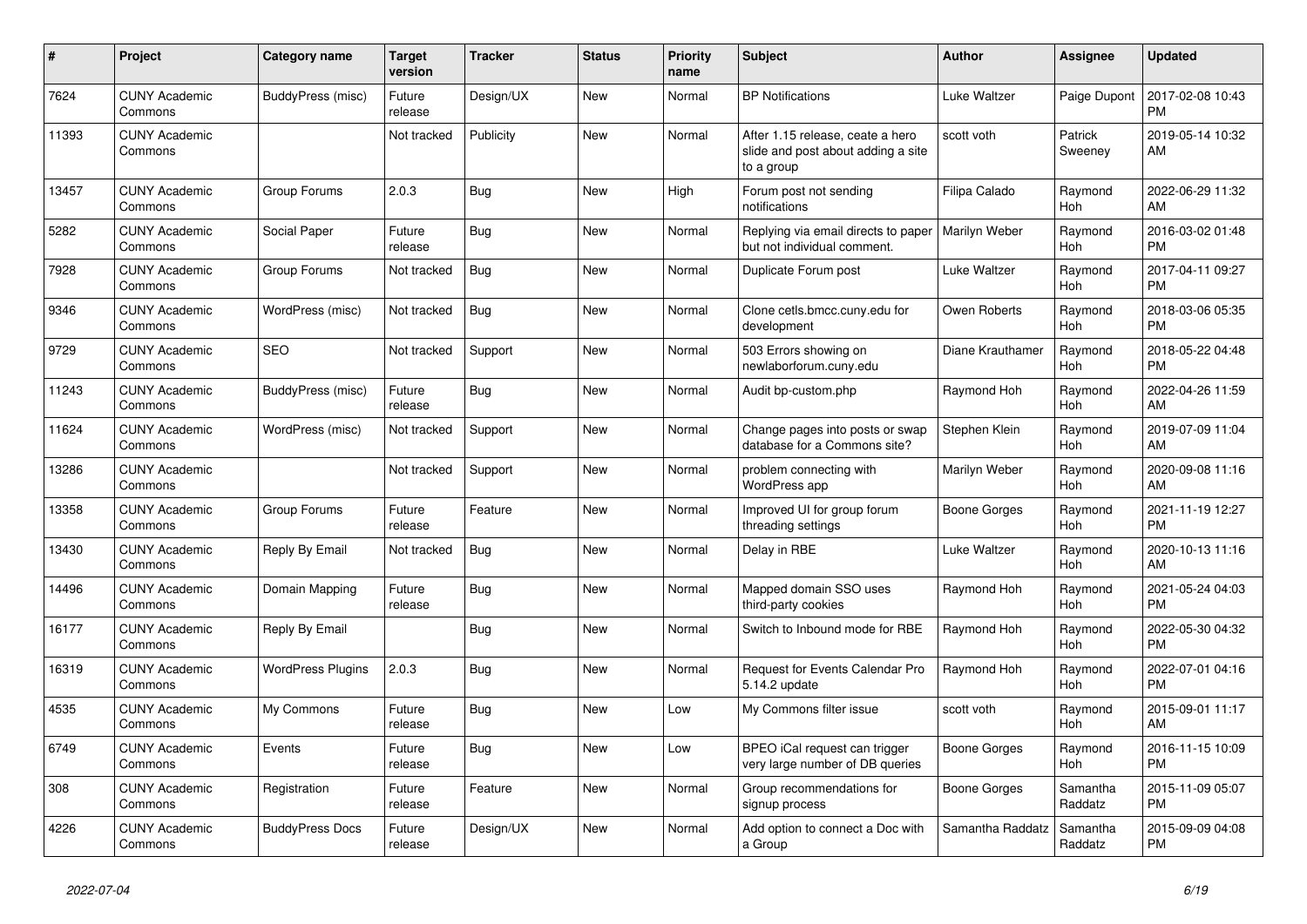| $\pmb{\sharp}$ | <b>Project</b>                  | Category name               | Target<br>version | <b>Tracker</b> | <b>Status</b> | <b>Priority</b><br>name | <b>Subject</b>                                                                                                                                        | <b>Author</b>           | Assignee            | <b>Updated</b>                |
|----------------|---------------------------------|-----------------------------|-------------------|----------------|---------------|-------------------------|-------------------------------------------------------------------------------------------------------------------------------------------------------|-------------------------|---------------------|-------------------------------|
| 4253           | <b>CUNY Academic</b><br>Commons | <b>Public Portfolio</b>     | Future<br>release | Design/UX      | <b>New</b>    | Normal                  | Encourage users to add portfolio<br>content                                                                                                           | Samantha Raddatz        | Samantha<br>Raddatz | 2015-07-07 11:32<br>AM        |
| 4622           | <b>CUNY Academic</b><br>Commons | <b>Public Portfolio</b>     | Future<br>release | Design/UX      | New           | Normal                  | <b>Profile Visibility Settings</b>                                                                                                                    | Samantha Raddatz        | Samantha<br>Raddatz | 2015-09-21 12:18<br><b>PM</b> |
| 5183           | <b>CUNY Academic</b><br>Commons | Social Paper                | Future<br>release | Design/UX      | <b>New</b>    | Normal                  | Creating a new paper when<br>viewing an existing paper                                                                                                | Raffi<br>Khatchadourian | Samantha<br>Raddatz | 2016-02-02 12:09<br><b>PM</b> |
| 5298           | <b>CUNY Academic</b><br>Commons |                             | Not tracked       | Publicity      | <b>New</b>    | Normal                  | Survey Pop-Up Text                                                                                                                                    | Samantha Raddatz        | Samantha<br>Raddatz | 2016-03-22 12:27<br><b>PM</b> |
| 5397           | <b>CUNY Academic</b><br>Commons | Social Paper                | Future<br>release | Feature        | <b>New</b>    | Normal                  | frustrating to have to<br>enable/disable in SP                                                                                                        | Marilyn Weber           | Samantha<br>Raddatz | 2016-04-20 03:39<br><b>PM</b> |
| 5050           | <b>CUNY Academic</b><br>Commons | Social Paper                | Future<br>release | Feature        | New           | Low                     | Making comments visible in SP<br>editing mode (SP suggestion #1)                                                                                      | Marilyn Weber           | Samantha<br>Raddatz | 2019-09-17 11:10<br><b>PM</b> |
| 5053           | <b>CUNY Academic</b><br>Commons | Social Paper                | Future<br>release | Feature        | New           | Low                     | Scrollable menu to add readers<br>(SP suggestion #4)                                                                                                  | Marilyn Weber           | Samantha<br>Raddatz | 2016-04-21 05:21<br><b>PM</b> |
| 5058           | <b>CUNY Academic</b><br>Commons | Social Paper                | Future<br>release | Feature        | <b>New</b>    | Low                     | Can there be a clearer signal that<br>even when comments have<br>already been made you add<br>comments by clicking on the side?<br>(SP suggestion #5) | Marilyn Weber           | Samantha<br>Raddatz | 2016-02-11 10:24<br><b>PM</b> |
| 10439          | <b>CUNY Academic</b><br>Commons | Design                      | 2.1.0             | Design/UX      | <b>New</b>    | Normal                  | Create Style Guide for Commons                                                                                                                        | Sonja Leix              | Sara Cannon         | 2022-06-28 01:43<br><b>PM</b> |
| 10580          | <b>CUNY Academic</b><br>Commons | Information<br>Architecture | Future<br>release | Design/UX      | <b>New</b>    | Normal                  | Primary nav item review                                                                                                                               | Boone Gorges            | Sara Cannon         | 2022-06-28 01:29<br>PM        |
| 3565           | <b>CUNY Academic</b><br>Commons | My Commons                  | Not tracked       | Documentation  | <b>New</b>    | Normal                  | Load Newest inconsistencies                                                                                                                           | Chris Stein             | scott voth          | 2015-11-09 01:16<br><b>PM</b> |
| 4222           | <b>CUNY Academic</b><br>Commons | User Experience             | Future<br>release | Design/UX      | New           | Normal                  | Add information to 'Delete<br>Account' page                                                                                                           | Samantha Raddatz        | scott voth          | 2015-06-26 11:35<br><b>AM</b> |
| 9908           | <b>CUNY Academic</b><br>Commons |                             | Not tracked       | Feature        | <b>New</b>    | Normal                  | Is it possible to send email<br>updates to users (or an email<br>address not on the list) for only a<br>single page AFTER being<br>prompted?          | <b>Michael Shields</b>  | scott voth          | 2018-06-11 01:34<br><b>PM</b> |
| 11883          | <b>CUNY Academic</b><br>Commons | Help/Codex                  | Not tracked       | Support        | <b>New</b>    | Normal                  | Need Embedding Help Page<br>Update (Tableau)                                                                                                          | Anthony Wheeler         | scott voth          | 2019-09-24 08:49<br>AM        |
| 12247          | <b>CUNY Academic</b><br>Commons | Publicity                   | Not tracked       | Support        | <b>New</b>    | Normal                  | <b>Screenshot of First Commons</b><br>Homepage                                                                                                        | scott voth              | scott voth          | 2020-01-14 12:08<br><b>PM</b> |
| 14394          | <b>CUNY Academic</b><br>Commons |                             | Not tracked       | Feature        | New           | Normal                  | Commons News Site - redesign                                                                                                                          | scott voth              | scott voth          | 2021-09-14 10:46<br>AM        |
| 14787          | <b>CUNY Academic</b><br>Commons | Plugin Packages             | Future<br>release | Feature        | <b>New</b>    | Normal                  | Creating a "Design" plugin<br>package                                                                                                                 | Laurie Hurson           | scott voth          | 2022-04-27 04:56<br><b>PM</b> |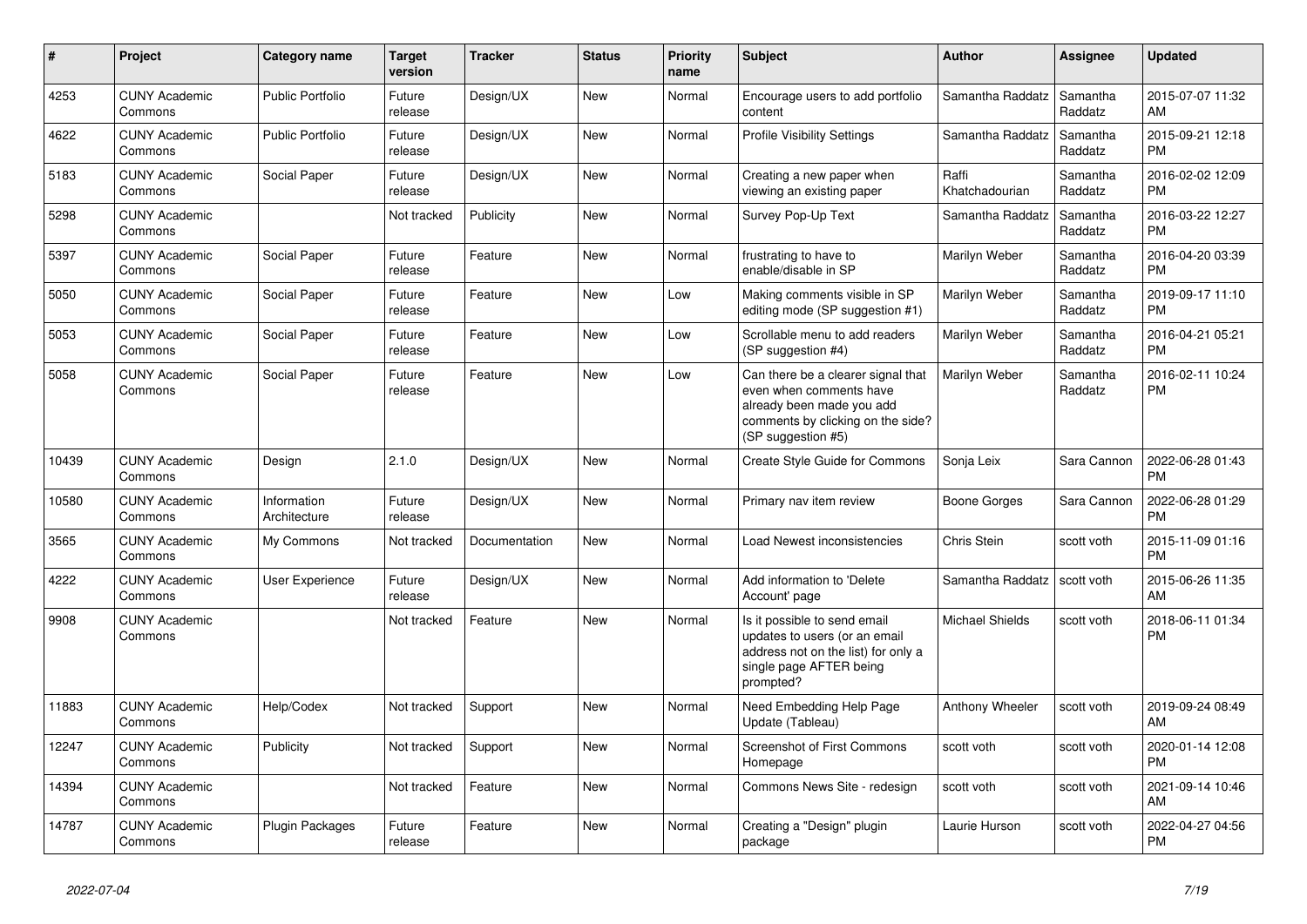| #     | <b>Project</b>                  | Category name                  | Target<br>version | <b>Tracker</b> | <b>Status</b> | <b>Priority</b><br>name | <b>Subject</b>                                                              | <b>Author</b>           | Assignee            | <b>Updated</b>                |
|-------|---------------------------------|--------------------------------|-------------------|----------------|---------------|-------------------------|-----------------------------------------------------------------------------|-------------------------|---------------------|-------------------------------|
| 4635  | <b>CUNY Academic</b><br>Commons | Authentication                 | Future<br>release | Feature        | New           | Normal                  | Allow non-WP authentication                                                 | Boone Gorges            | Sonja Leix          | 2019-03-01 02:05<br><b>PM</b> |
| 11789 | <b>CUNY Academic</b><br>Commons | Courses                        | Future<br>release | Feature        | New           | Normal                  | Ability to remove item from<br>Courses list                                 | Laurie Hurson           | Sonja Leix          | 2019-09-24 12:28<br><b>PM</b> |
| 11834 | <b>CUNY Academic</b><br>Commons | <b>Group Files</b>             | Future<br>release | Feature        | New           | Normal                  | Improved tools for managing<br>group file folders                           | Boone Gorges            | Sonja Leix          | 2019-09-06 03:55<br><b>PM</b> |
| 6665  | <b>CUNY Academic</b><br>Commons |                                | Not tracked       | Publicity      | <b>New</b>    | Normal                  | Dead Link in 1.10 announcement<br>post                                      | Paige Dupont            | Stephen Real        | 2016-12-01 03:11<br><b>PM</b> |
| 8440  | <b>CUNY Academic</b><br>Commons | Onboarding                     | Not tracked       | Bug            | New           | Normal                  | Create Test Email Accounts for<br><b>Onboarding Project</b>                 | Stephen Real            | Stephen Real        | 2017-08-01 09:49<br><b>PM</b> |
| 9643  | <b>CUNY Academic</b><br>Commons | Publicity                      | Not tracked       | Feature        | New           | Normal                  | Create a page on the Commons<br>for logos etc.                              | Stephen Real            | Stephen Real        | 2018-04-24 10:53<br>AM        |
| 5679  | <b>CUNY Academic</b><br>Commons | Analytics                      | Not tracked       | Feature        | New           | Normal                  | Logged In Users for GA                                                      | <b>Valerie Townsend</b> | Valerie<br>Townsend | 2016-06-11 09:49<br>AM        |
| 11519 | <b>CUNY Academic</b><br>Commons |                                | Not tracked       | Support        | Assigned      | Normal                  | comment option not appearing                                                | Marilyn Weber           |                     | 2019-09-24 10:28<br>AM.       |
| 12436 | <b>CUNY Academic</b><br>Commons |                                | Not tracked       | Bug            | Assigned      | Normal                  | Nightly system downtime                                                     | Boone Gorges            |                     | 2020-08-01 09:30<br>AM        |
| 2577  | <b>NYCDH Community</b><br>Site  |                                |                   | Feature        | Assigned      | Low                     | Investigate Potential to Add Links<br>to the Forum                          | Mark Newton             | Alex Gil            | 2013-05-16 09:40<br><b>PM</b> |
| 3230  | <b>CUNY Academic</b><br>Commons | Internal Tools and<br>Workflow | Not tracked       | Feature        | Assigned      | High                    | Scripts for quicker<br>provisioning/updating of<br>development environments | <b>Boone Gorges</b>     | Boone<br>Gorges     | 2016-01-26 04:54<br>PM        |
| 287   | <b>CUNY Academic</b><br>Commons | WordPress (misc)               | Future<br>release | Feature        | Assigned      | Normal                  | Create troubleshooting tool for<br>account sign-up                          | <b>Matt Gold</b>        | Boone<br>Gorges     | 2015-11-09 06:17<br><b>PM</b> |
| 377   | <b>CUNY Academic</b><br>Commons | BuddyPress (misc)              | Future<br>release | Feature        | Assigned      | Normal                  | Like buttons                                                                | <b>Matt Gold</b>        | Boone<br>Gorges     | 2010-11-16 05:13<br><b>PM</b> |
| 435   | <b>CUNY Academic</b><br>Commons | BuddyPress (misc)              | Future<br>release | Feature        | Assigned      | Normal                  | Include Avatar Images in Forum<br><b>Post Notification Emails</b>           | Matt Gold               | Boone<br>Gorges     | 2010-12-08 12:40<br><b>PM</b> |
| 500   | <b>CUNY Academic</b><br>Commons | BuddyPress (misc)              | Future<br>release | Feature        | Assigned      | Normal                  | Export Group Data                                                           | Matt Gold               | Boone<br>Gorges     | 2010-12-19 12:09<br><b>PM</b> |
| 554   | <b>CUNY Academic</b><br>Commons | BuddyPress (misc)              | Future<br>release | Feature        | Assigned      | Normal                  | Add Trackback notifications to<br>site-wide activity feed                   | Matt Gold               | Boone<br>Gorges     | 2015-11-09 06:19<br><b>PM</b> |
| 585   | <b>CUNY Academic</b><br>Commons | Group Forums                   | Future<br>release | Feature        | Assigned      | Normal                  | Merge Forum Topics                                                          | Sarah Morgano           | Boone<br>Gorges     | 2011-07-06 04:11<br><b>PM</b> |
| 599   | <b>CUNY Academic</b><br>Commons | BuddyPress (misc)              | Future<br>release | Feature        | Assigned      | Normal                  | Consider adding rating plugins for<br><b>BuddyPress/BBPress</b>             | Matt Gold               | Boone<br>Gorges     | 2011-08-22 06:50<br><b>PM</b> |
| 618   | <b>CUNY Academic</b><br>Commons | <b>BuddyPress Docs</b>         | Future<br>release | Feature        | Assigned      | Normal                  | BuddyPress Docs: export formats                                             | <b>Boone Gorges</b>     | Boone<br>Gorges     | 2015-11-09 05:38<br><b>PM</b> |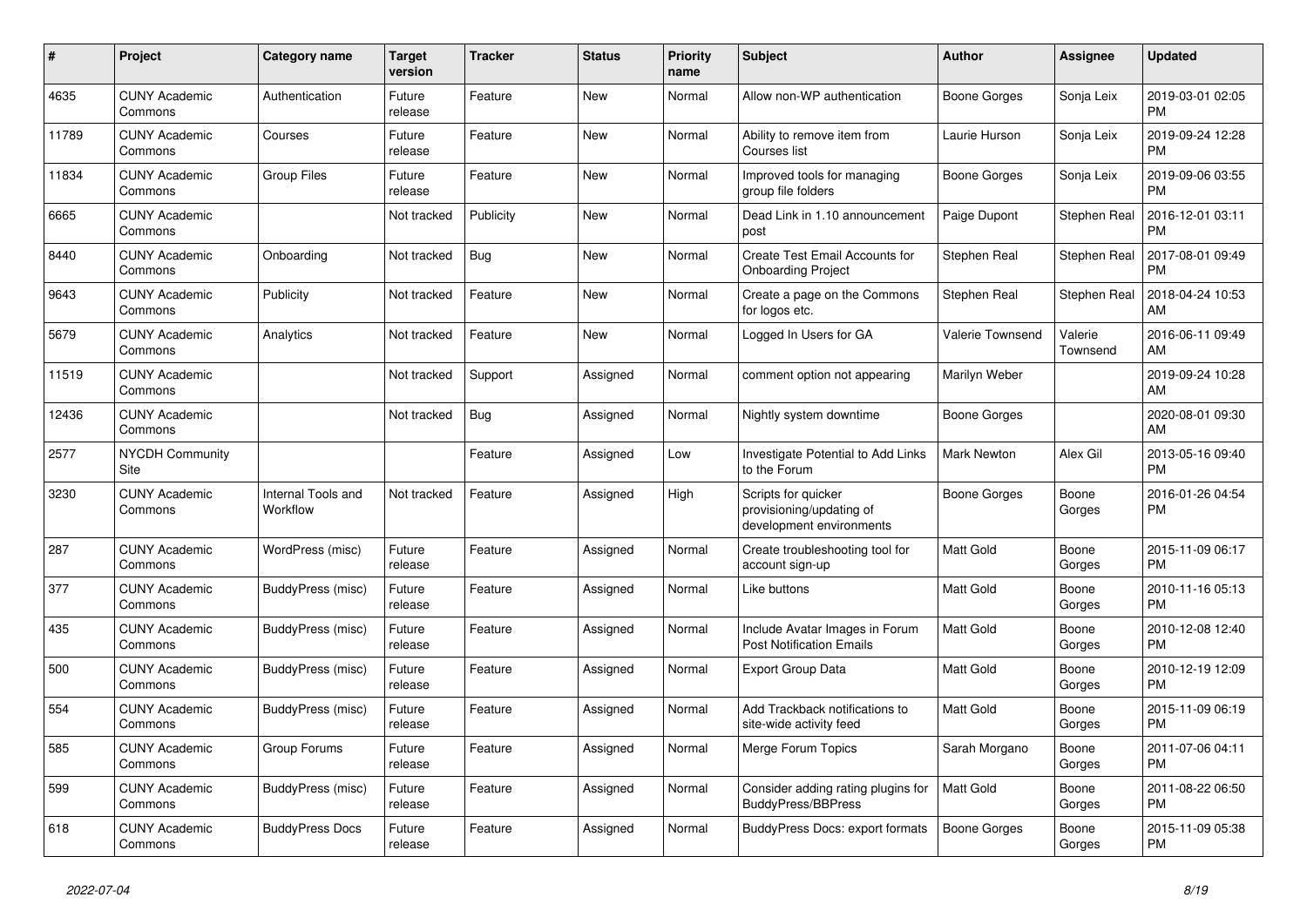| #    | Project                         | <b>Category name</b>     | <b>Target</b><br>version | <b>Tracker</b> | <b>Status</b> | <b>Priority</b><br>name | <b>Subject</b>                                                             | <b>Author</b>      | <b>Assignee</b> | <b>Updated</b>                |
|------|---------------------------------|--------------------------|--------------------------|----------------|---------------|-------------------------|----------------------------------------------------------------------------|--------------------|-----------------|-------------------------------|
| 635  | <b>CUNY Academic</b><br>Commons | BuddyPress (misc)        | Future<br>release        | Feature        | Assigned      | Normal                  | Big Blue Button -<br>Videoconferencing in Groups and<br><b>Blogs</b>       | <b>Matt Gold</b>   | Boone<br>Gorges | 2011-03-14 03:24<br><b>PM</b> |
| 658  | <b>CUNY Academic</b><br>Commons | <b>WordPress Plugins</b> | Future<br>release        | Feature        | Assigned      | Normal                  | Rebulid Sitewide Tag Suggestion                                            | <b>Matt Gold</b>   | Boone<br>Gorges | 2015-01-05 08:47<br><b>PM</b> |
| 1422 | <b>CUNY Academic</b><br>Commons | <b>BuddyPress Docs</b>   | Future<br>release        | Feature        | Assigned      | Normal                  | Make "created Doc" activity icons<br>non-mini                              | Boone Gorges       | Boone<br>Gorges | 2015-11-09 05:48<br><b>PM</b> |
| 1460 | <b>CUNY Academic</b><br>Commons | Analytics                | Future<br>release        | Feature        | Assigned      | Normal                  | Update System Report                                                       | <b>Brian Foote</b> | Boone<br>Gorges | 2015-11-09 06:13<br><b>PM</b> |
| 1508 | <b>CUNY Academic</b><br>Commons | WordPress (misc)         | Future<br>release        | Feature        | Assigned      | Normal                  | Share login cookies across<br>mapped domains                               | Boone Gorges       | Boone<br>Gorges | 2012-07-02 12:12<br><b>PM</b> |
| 1744 | <b>CUNY Academic</b><br>Commons | <b>BuddyPress Docs</b>   | Future<br>release        | Feature        | Assigned      | Normal                  | Spreadsheet-style Docs                                                     | Boone Gorges       | Boone<br>Gorges | 2015-11-09 06:13<br><b>PM</b> |
| 1888 | <b>CUNY Academic</b><br>Commons | Home Page                | Future<br>release        | Feature        | Assigned      | Normal                  | Refactor BP MPO Activity Filter to<br>support proper pagination            | Sarah Morgano      | Boone<br>Gorges | 2014-05-01 07:11<br><b>PM</b> |
| 2523 | <b>CUNY Academic</b><br>Commons | <b>BuddyPress Docs</b>   | Future<br>release        | Feature        | Assigned      | Normal                  | Allow Users to Upload Images to<br><b>BP</b> Docs                          | <b>Matt Gold</b>   | Boone<br>Gorges | 2015-11-09 06:14<br><b>PM</b> |
| 3002 | <b>CUNY Academic</b><br>Commons | Search                   | Future<br>release        | Feature        | Assigned      | Normal                  | Overhaul CAC search by using<br>external search appliance                  | Boone Gorges       | Boone<br>Gorges | 2020-07-15 03:05<br><b>PM</b> |
| 3042 | <b>CUNY Academic</b><br>Commons | <b>Public Portfolio</b>  | Future<br>release        | Feature        | Assigned      | Normal                  | Browsing member interests                                                  | Matt Gold          | Boone<br>Gorges | 2015-03-21 09:04<br><b>PM</b> |
| 3193 | <b>CUNY Academic</b><br>Commons | Group Forums             | Future<br>release        | Feature        | Assigned      | Normal                  | bbPress 2.x dynamic roles and<br><b>RBE</b>                                | Boone Gorges       | Boone<br>Gorges | 2014-09-30 01:30<br><b>PM</b> |
| 3220 | <b>CUNY Academic</b><br>Commons | <b>Public Portfolio</b>  | Future<br>release        | Feature        | Assigned      | Normal                  | Add indent/outdent option to<br>Formatting Buttons on Profile<br>Page      | <b>Matt Gold</b>   | Boone<br>Gorges | 2014-05-21 10:39<br><b>PM</b> |
| 3308 | <b>CUNY Academic</b><br>Commons | Group Invitations        | Future<br>release        | Feature        | Assigned      | Normal                  | Allow members to rescind group<br>invitations                              | <b>Matt Gold</b>   | Boone<br>Gorges | 2015-04-01 08:53<br><b>PM</b> |
| 3475 | <b>CUNY Academic</b><br>Commons | Events                   | Future<br>release        | Feature        | Assigned      | Normal                  | Request to add plugin to<br>streamline room<br>booking/appointment booking | Naomi Barrettara   | Boone<br>Gorges | 2014-12-01 05:14<br><b>PM</b> |
| 3759 | <b>CUNY Academic</b><br>Commons | WordPress (misc)         | Future<br>release        | Feature        | Assigned      | Normal                  | Review Interface for Adding Users<br>to Blogs                              | <b>Matt Gold</b>   | Boone<br>Gorges | 2015-03-24 05:52<br><b>PM</b> |
| 3768 | <b>CUNY Academic</b><br>Commons | <b>Public Portfolio</b>  | Future<br>release        | Feature        | Assigned      | Normal                  | Institutions/Past positions on<br>public portfolios                        | <b>Matt Gold</b>   | Boone<br>Gorges | 2018-04-23 10:44<br>AM        |
| 4053 | <b>CUNY Academic</b><br>Commons | Events                   | Future<br>release        | Feature        | Assigned      | Normal                  | Create new tab for past events                                             | <b>Matt Gold</b>   | Boone<br>Gorges | 2015-05-12 02:10<br><b>PM</b> |
| 4238 | <b>CUNY Academic</b><br>Commons | Events                   | Future<br>release        | Feature        | Assigned      | Normal                  | Copy Events to Other Groups?                                               | <b>Matt Gold</b>   | Boone<br>Gorges | 2015-07-02 10:08<br>AM        |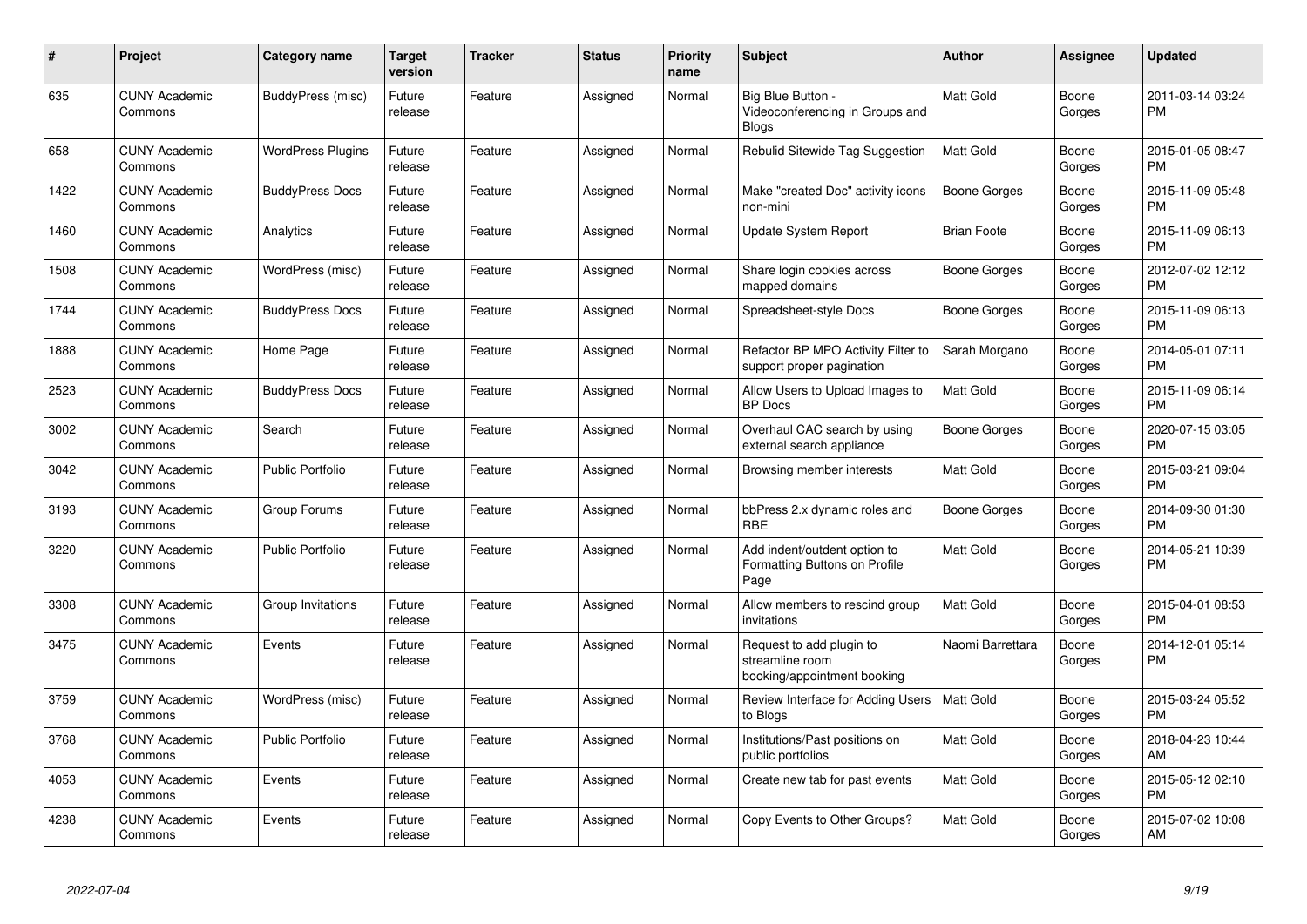| #     | <b>Project</b>                  | Category name              | Target<br>version | <b>Tracker</b> | <b>Status</b> | <b>Priority</b><br>name | <b>Subject</b>                                                                             | <b>Author</b>    | Assignee        | <b>Updated</b>                |
|-------|---------------------------------|----------------------------|-------------------|----------------|---------------|-------------------------|--------------------------------------------------------------------------------------------|------------------|-----------------|-------------------------------|
| 4903  | <b>CUNY Academic</b><br>Commons | Events                     | Future<br>release | Design/UX      | Assigned      | Normal                  | Improving visual appearance of<br>event calendars                                          | Matt Gold        | Boone<br>Gorges | 2016-10-13 11:51<br>AM        |
| 4980  | <b>CUNY Academic</b><br>Commons | Home Page                  | Future<br>release | Feature        | Assigned      | Normal                  | <b>CAC Featured Content -- Adding</b><br>Randomization                                     | Matt Gold        | Boone<br>Gorges | 2016-12-12 03:01<br>PM.       |
| 5234  | <b>CUNY Academic</b><br>Commons | Membership                 | Future<br>release | Feature        | Assigned      | Normal                  | Write Unconfirmed patch for WP                                                             | Boone Gorges     | Boone<br>Gorges | 2016-10-24 11:18<br><b>AM</b> |
| 5696  | <b>CUNY Academic</b><br>Commons | Events                     | Future<br>release | Feature        | Assigned      | Normal                  | Events Calendar - display options<br>calendar aggregation                                  | Matt Gold        | Boone<br>Gorges | 2016-10-13 11:44<br><b>AM</b> |
| 8836  | <b>CUNY Academic</b><br>Commons | <b>Blogs (BuddyPress)</b>  | Future<br>release | Feature        | Assigned      | Normal                  | Redesign site launch process                                                               | <b>Matt Gold</b> | Boone<br>Gorges | 2019-10-03 02:49<br><b>PM</b> |
| 8900  | <b>CUNY Academic</b><br>Commons | Accessibility              | Future<br>release | Feature        | Assigned      | Normal                  | Look into tools to enforce<br>accessibility in WP environment                              | Matt Gold        | Boone<br>Gorges | 2022-04-26 11:59<br><b>AM</b> |
| 8901  | <b>CUNY Academic</b><br>Commons | Accessibility              | Future<br>release | Feature        | Assigned      | Normal                  | Theme analysis for accessibility                                                           | <b>Matt Gold</b> | Boone<br>Gorges | 2022-04-26 11:59<br>AM        |
| 9895  | <b>CUNY Academic</b><br>Commons | Onboarding                 | Future<br>release | Feature        | Assigned      | Normal                  | Add "Accept Invitation"<br>link/button/function to Group<br>and/or Site invitation emails? | Luke Waltzer     | Boone<br>Gorges | 2018-06-07 12:42<br>PM        |
| 9941  | <b>CUNY Academic</b><br>Commons | Wiki                       | Not tracked       | Support        | Assigned      | Normal                  | Wiki functionality                                                                         | Matt Gold        | Boone<br>Gorges | 2018-06-26 10:57<br>AM.       |
| 10368 | <b>CUNY Academic</b><br>Commons |                            | Future<br>release | Feature        | Assigned      | Normal                  | Use ORCID data to populate<br>academic profile page                                        | Stephen Francoeu | Boone<br>Gorges | 2018-09-25 01:53<br><b>PM</b> |
| 15604 | <b>CUNY Academic</b><br>Commons | <b>Email Notifications</b> | Future<br>release | Feature        | Assigned      | Normal                  | Restructure Commons Group<br><b>Digest Email Messages</b>                                  | Matt Gold        | Boone<br>Gorges | 2022-05-26 10:45<br>AM        |
| 58    | <b>CUNY Academic</b><br>Commons | BuddyPress (misc)          | Future<br>release | Feature        | Assigned      | Low                     | Make member search sortable by<br>last name                                                | Roberta Brody    | Boone<br>Gorges | 2010-08-26 02:38<br><b>PM</b> |
| 519   | <b>CUNY Academic</b><br>Commons | <b>BuddyPress Docs</b>     | Future<br>release | Feature        | Assigned      | Low                     | TOC for individual docs - for new<br>BP "wiki-like" plugin                                 | scott voth       | Boone<br>Gorges | 2015-11-09 05:54<br><b>PM</b> |
| 1165  | <b>CUNY Academic</b><br>Commons | <b>Email Invitations</b>   | Future<br>release | Feature        | Assigned      | Low                     | Allow saved lists of invitees under<br>Send Invites                                        | Boone Gorges     | Boone<br>Gorges | 2015-11-09 06:03<br><b>PM</b> |
| 1417  | <b>CUNY Academic</b><br>Commons | <b>BuddyPress Docs</b>     | Future<br>release | Feature        | Assigned      | Low                     | Bulk actions for BuddyPress Docs                                                           | Boone Gorges     | Boone<br>Gorges | 2016-10-17 10:41<br><b>PM</b> |
| 1562  | <b>CUNY Academic</b><br>Commons | <b>WordPress Plugins</b>   | Future<br>release | Feature        | Assigned      | Low                     | Play with NYT Collaborative<br>Authoring Tool                                              | Matt Gold        | Boone<br>Gorges | 2015-01-05 08:47<br><b>PM</b> |
| 2013  | <b>CUNY Academic</b><br>Commons | <b>Public Portfolio</b>    | Future<br>release | Feature        | Assigned      | Low                     | Have Profile Privacy Options show   Matt Gold<br>up only for filled-in fields              |                  | Boone<br>Gorges | 2015-11-09 06:09<br><b>PM</b> |
| 2223  | <b>CUNY Academic</b><br>Commons | <b>WordPress Plugins</b>   | Future<br>release | Feature        | Assigned      | Low                     | Add Participad to the CUNY<br><b>Academic Commons</b>                                      | Matt Gold        | Boone<br>Gorges | 2014-09-17 10:03<br><b>PM</b> |
| 2325  | <b>CUNY Academic</b><br>Commons | BuddyPress (misc)          | Future<br>release | Feature        | Assigned      | Low                     | Profile should have separate fields<br>for first/last names                                | local admin      | Boone<br>Gorges | 2015-11-09 06:09<br><b>PM</b> |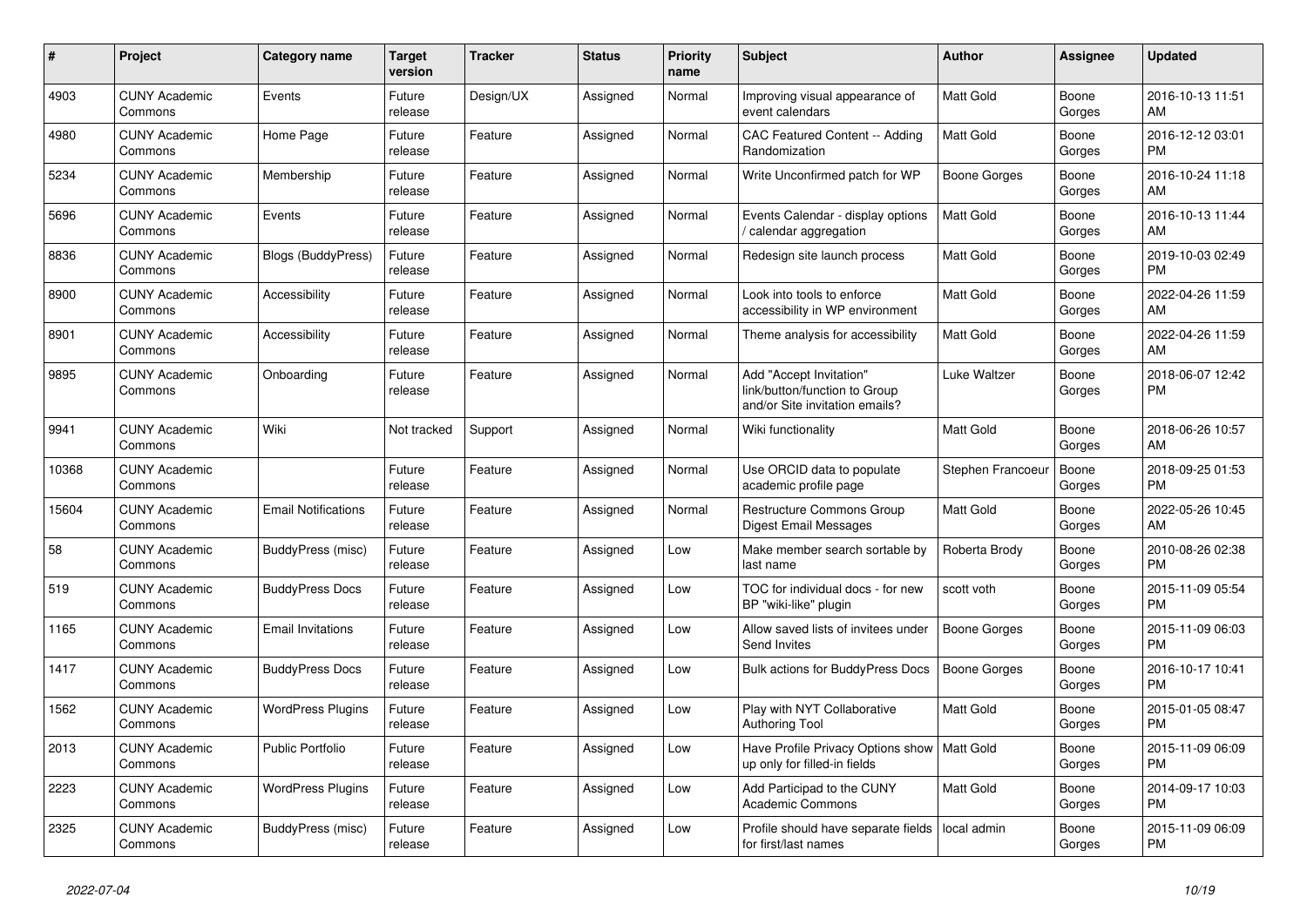| #    | <b>Project</b>                  | Category name            | <b>Target</b><br>version | <b>Tracker</b> | <b>Status</b> | <b>Priority</b><br>name | <b>Subject</b>                                                      | <b>Author</b>    | Assignee           | <b>Updated</b>                |
|------|---------------------------------|--------------------------|--------------------------|----------------|---------------|-------------------------|---------------------------------------------------------------------|------------------|--------------------|-------------------------------|
| 2610 | <b>CUNY Academic</b><br>Commons | Group Invitations        | Future<br>release        | Feature        | Assigned      | Low                     | Request: Custom invitation<br>message to group invites              | local admin      | Boone<br>Gorges    | 2015-11-09 06:13<br><b>PM</b> |
| 3080 | <b>CUNY Academic</b><br>Commons | <b>Group Files</b>       | Future<br>release        | Feature        | Assigned      | Low                     | Create a system to keep track of<br>file changes                    | <b>Matt Gold</b> | Boone<br>Gorges    | 2014-02-26 10:04<br><b>PM</b> |
| 2618 | <b>NYCDH Community</b><br>Site  |                          |                          | Bug            | Assigned      | Low                     | Mark blogs as spam when created<br>by users marked as spam          | <b>Matt Gold</b> | Boone<br>Gorges    | 2013-06-09 11:38<br><b>PM</b> |
| 365  | <b>CUNY Academic</b><br>Commons | WordPress (misc)         | Future<br>release        | Feature        | Assigned      | Normal                  | <b>Create Mouseover Tooltips</b><br>throughout Site                 | Matt Gold        | Chris Stein        | 2015-11-09 06:18<br><b>PM</b> |
| 860  | <b>CUNY Academic</b><br>Commons | Design                   | Future<br>release        | Design/UX      | Assigned      | Normal                  | <b>Standardize Button Treatment</b><br><b>Across the Commons</b>    | Chris Stein      | Chris Stein        | 2014-05-01 09:45<br>AM        |
| 2754 | <b>CUNY Academic</b><br>Commons | Design                   | Future<br>release        | Feature        | Assigned      | Normal                  | Determine strategy for CAC logo<br>handling in top header           | Micki Kaufman    | Chris Stein        | 2015-01-05 08:53<br><b>PM</b> |
| 2832 | <b>CUNY Academic</b><br>Commons | <b>Public Portfolio</b>  | Future<br>release        | Feature        | Assigned      | Normal                  | Improve interface for (not)<br>auto-linking profile fields          | Boone Gorges     | <b>Chris Stein</b> | 2015-01-05 08:52<br><b>PM</b> |
| 2881 | <b>CUNY Academic</b><br>Commons | <b>Public Portfolio</b>  | Future<br>release        | Feature        | Assigned      | Normal                  | Redesign the UX for Profiles                                        | Chris Stein      | <b>Chris Stein</b> | 2016-10-13 12:45<br><b>PM</b> |
| 3330 | <b>CUNY Academic</b><br>Commons | My Commons               | Future<br>release        | Feature        | Assigned      | Normal                  | "Commons Information" tool                                          | Boone Gorges     | Chris Stein        | 2014-09-22 08:46<br><b>PM</b> |
| 3770 | <b>CUNY Academic</b><br>Commons | Public Portfolio         | Future<br>release        | Feature        | Assigned      | Normal                  | Improve Layout/Formatting of<br>Positions Area on Public Portfolios | <b>Matt Gold</b> | Chris Stein        | 2015-04-01 09:17<br><b>PM</b> |
| 5827 | <b>CUNY Academic</b><br>Commons | <b>Public Portfolio</b>  | Future<br>release        | Bug            | Assigned      | Normal                  | Academic Interests square bracket<br>links not working              | scott voth       | Chris Stein        | 2016-08-11 11:59<br><b>PM</b> |
| 9028 | <b>CUNY Academic</b><br>Commons | Onboarding               | Future<br>release        | Feature        | Assigned      | Normal                  | suggest groups to new members<br>during the registration process    | <b>Matt Gold</b> | Chris Stein        | 2018-10-24 12:34<br><b>PM</b> |
| 3354 | <b>CUNY Academic</b><br>Commons | <b>Group Files</b>       | Future<br>release        | Feature        | Assigned      | Low                     | Allow Group Download of Multiple<br><b>Selected Files</b>           | <b>Matt Gold</b> | Chris Stein        | 2014-08-01 08:50<br>AM        |
| 8078 | <b>CUNY Academic</b><br>Commons | <b>WordPress Plugins</b> | Future<br>release        | System Upgrade | Assigned      | Normal                  | <b>CommentPress Updates</b>                                         | Margaret Galvan  | Christian<br>Wach  | 2017-05-08 03:49<br><b>PM</b> |
| 4438 | <b>CUNY Academic</b><br>Commons | Events                   | Future<br>release        | Bug            | Assigned      | Normal                  | Events Calendar - Export<br><b>Recurring Events</b>                 | scott voth       | Daniel Jones       | 2016-05-23 04:25<br><b>PM</b> |
| 5268 | <b>CUNY Academic</b><br>Commons | Group Forums             | Future<br>release        | Bug            | Assigned      | Normal                  | Long-time to post to multiple<br>groups                             | Luke Waltzer     | Daniel Jones       | 2016-09-07 06:31<br><b>PM</b> |
| 412  | <b>CUNY Academic</b><br>Commons | <b>WordPress Themes</b>  | Future<br>release        | Feature        | Assigned      | Normal                  | <b>Featured Themes</b>                                              | <b>Matt Gold</b> | Dominic<br>Giglio  | 2015-01-05 08:44<br><b>PM</b> |
| 2167 | <b>CUNY Academic</b><br>Commons | WordPress (misc)         | Future<br>release        | Bug            | Assigned      | Normal                  | <b>CAC-Livestream Plugin Issues</b>                                 | Michael Smith    | Dominic<br>Giglio  | 2015-01-02 03:06<br><b>PM</b> |
| 940  | <b>CUNY Academic</b><br>Commons | Redmine                  | Future<br>release        | Feature        | Assigned      | Low                     | Communication with users after<br>releases                          | <b>Matt Gold</b> | Dominic<br>Giglio  | 2012-09-09 04:36<br><b>PM</b> |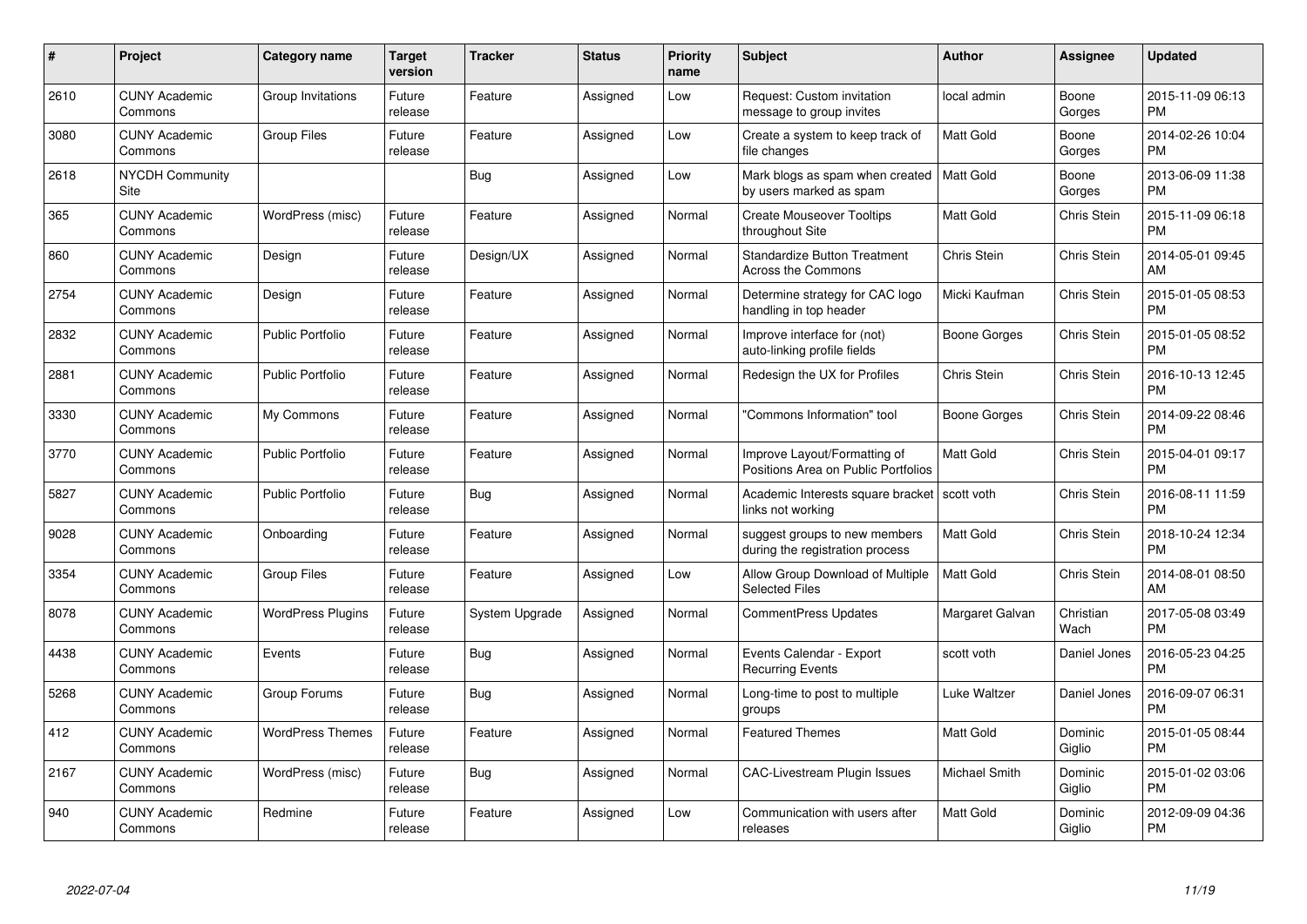| #     | <b>Project</b>                  | Category name             | <b>Target</b><br>version | <b>Tracker</b> | <b>Status</b> | <b>Priority</b><br>name | <b>Subject</b>                                                                        | <b>Author</b>    | Assignee            | <b>Updated</b>                |
|-------|---------------------------------|---------------------------|--------------------------|----------------|---------------|-------------------------|---------------------------------------------------------------------------------------|------------------|---------------------|-------------------------------|
| 1983  | <b>CUNY Academic</b><br>Commons | Home Page                 | Future<br>release        | Feature        | Assigned      | Low                     | Media Library integration with<br><b>Featured Content plugin</b>                      | Boone Gorges     | Dominic<br>Giglio   | 2014-03-17 10:34<br>AM        |
| 9835  | <b>CUNY Academic</b><br>Commons | Group Forums              | Future<br>release        | Bug            | Assigned      | Normal                  | add a "like" function?                                                                | Marilyn Weber    | <b>Erik Trainer</b> | 2018-06-05 01:49<br><b>PM</b> |
| 8666  | <b>CUNY Academic</b><br>Commons | Teaching                  | Not tracked              | Documentation  | Assigned      | Normal                  | Create Teaching on the Commons<br>Resource Page                                       | Matt Gold        | Laurie Hurson       | 2019-09-23 03:16<br><b>PM</b> |
| 11517 | <b>CUNY Academic</b><br>Commons |                           | Not tracked              | Feature        | Assigned      | Normal                  | wp-accessibility plugin should not<br>strip 'target="_blank"' by default              | Boone Gorges     | Laurie Hurson       | 2019-09-24 09:57<br>AM        |
| 2666  | <b>CUNY Academic</b><br>Commons | About page                | Not tracked              | Documentation  | Assigned      | Normal                  | <b>Update About Text</b>                                                              | Chris Stein      | Luke Waltzer        | 2016-03-04 11:19<br>AM        |
| 5955  | <b>CUNY Academic</b><br>Commons | Outreach                  | Future<br>release        | Feature        | Assigned      | Normal                  | Create auto-newsletter for<br>commons members                                         | Matt Gold        | Luke Waltzer        | 2016-08-30 10:34<br>AM        |
| 6298  | <b>CUNY Academic</b><br>Commons | <b>User Experience</b>    | Not tracked              | Design/UX      | Assigned      | Normal                  | Examine data from survey                                                              | <b>Matt Gold</b> | Margaret<br>Galvan  | 2016-10-14 12:16<br><b>PM</b> |
| 7828  | <b>CUNY Academic</b><br>Commons |                           | Not tracked              | Feature        | Assigned      | Normal                  | Theme Assessment 2017                                                                 | Margaret Galvan  | Margaret<br>Galvan  | 2017-05-02 10:41<br><b>PM</b> |
| 8837  | <b>CUNY Academic</b><br>Commons |                           | Not tracked              | Feature        | Assigned      | Normal                  | Create a form to request info from<br>people requesting premium<br>themes and plugins | Matt Gold        | Marilyn<br>Weber    | 2017-11-14 03:35<br><b>PM</b> |
| 370   | <b>CUNY Academic</b><br>Commons | Registration              | Future<br>release        | Feature        | Assigned      | High                    | <b>Guest Accounts</b>                                                                 | <b>Matt Gold</b> | Matt Gold           | 2015-04-09 09:33<br><b>PM</b> |
| 2175  | <b>CUNY Academic</b><br>Commons | WordPress (misc)          | Not tracked              | Support        | Assigned      | Normal                  | Subscibe 2 vs. Jetpack<br>subscription options                                        | local admin      | Matt Gold           | 2016-01-26 04:58<br><b>PM</b> |
| 8898  | <b>CUNY Academic</b><br>Commons | Social Paper              | Not tracked              | Feature        | Assigned      | Normal                  | Usage data on docs and social<br>paper                                                | Matt Gold        | Matt Gold           | 2017-11-16 11:32<br>AM        |
| 9015  | <b>CUNY Academic</b><br>Commons | Groups (misc)             | Not tracked              | Outreach       | Assigned      | Normal                  | Email group admins the email<br>addresses of their groups                             | <b>Matt Gold</b> | Matt Gold           | 2018-01-02 09:54<br>AM        |
| 8902  | <b>CUNY Academic</b><br>Commons | Design                    | Not tracked              | Feature        | Assigned      | Normal                  | Report back on research on<br><b>BuddyPress themes</b>                                | Matt Gold        | Michael Smith       | 2017-11-10 12:31<br><b>PM</b> |
| 6392  | <b>CUNY Academic</b><br>Commons | Group Forums              | Future<br>release        | Design/UX      | Assigned      | Low                     | Composition/Preview Panes in<br>Forum Posts                                           | Luke Waltzer     | Paige Dupont        | 2016-10-21 04:26<br><b>PM</b> |
| 5691  | <b>CUNY Academic</b><br>Commons | <b>Blogs (BuddyPress)</b> | Future<br>release        | Bug            | Assigned      | High                    | Differing numbers on Sites display                                                    | <b>Matt Gold</b> | Raymond<br>Hoh      | 2016-06-13 01:37<br><b>PM</b> |
| 3192  | <b>CUNY Academic</b><br>Commons | Group Forums              | Future<br>release        | Feature        | Assigned      | Normal                  | Customizable forum views for<br>bbPress 2.x group forums                              | Boone Gorges     | Raymond<br>Hoh      | 2015-11-09 12:47<br><b>PM</b> |
| 3492  | <b>CUNY Academic</b><br>Commons | <b>WordPress Themes</b>   | Future<br>release        | Support        | Assigned      | Normal                  | Add CBOX theme to the<br>Commons                                                      | scott voth       | Raymond<br>Hoh      | 2014-10-08 05:55<br><b>PM</b> |
| 3517  | <b>CUNY Academic</b><br>Commons | My Commons                | Future<br>release        | Feature        | Assigned      | Normal                  | Mute/Unmute My Commons<br>updates                                                     | Matt Gold        | Raymond<br>Hoh      | 2015-11-09 01:19<br><b>PM</b> |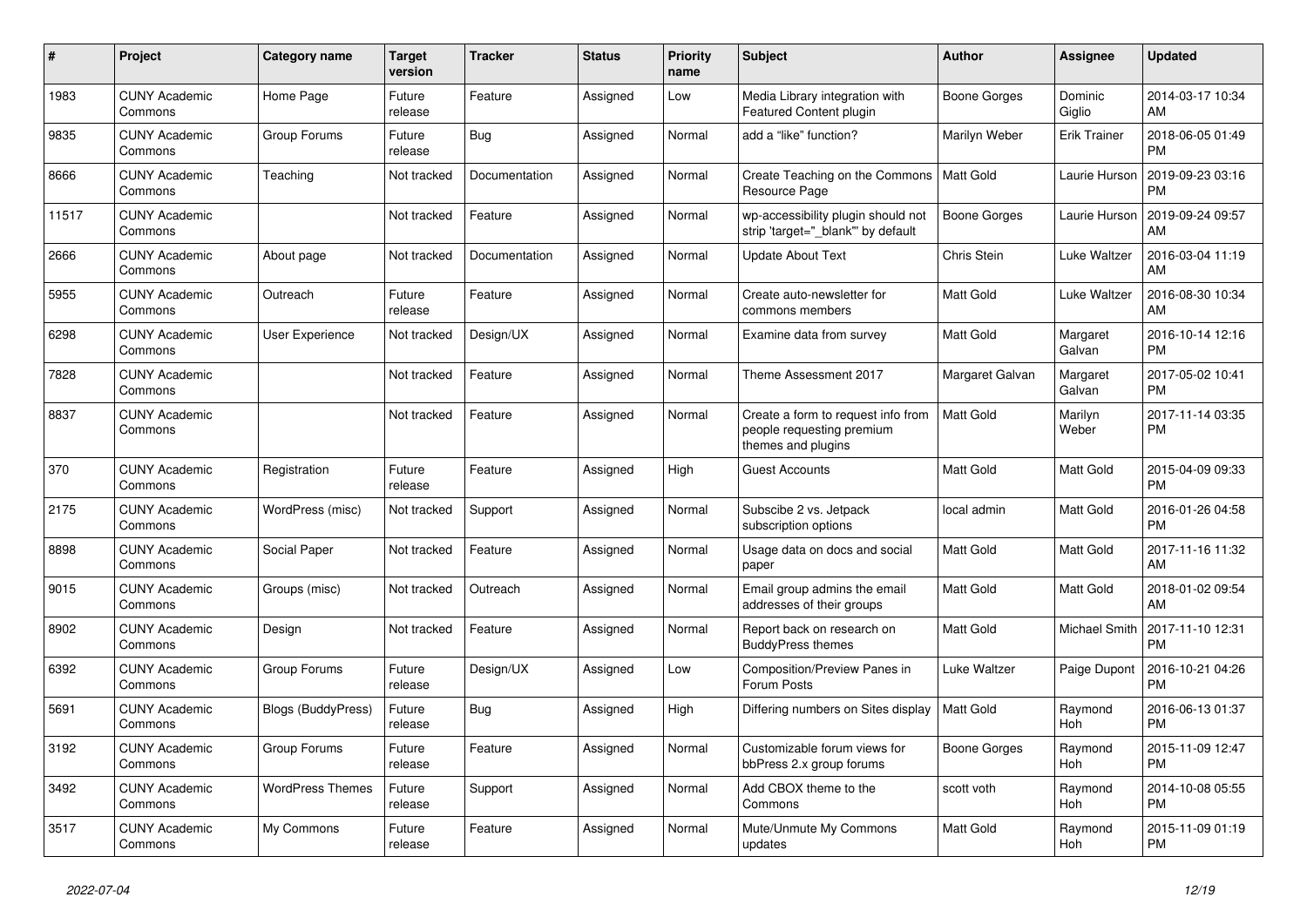| #     | Project                         | <b>Category name</b>       | <b>Target</b><br>version | <b>Tracker</b> | <b>Status</b> | <b>Priority</b><br>name | Subject                                                                       | Author                  | Assignee            | <b>Updated</b>                |
|-------|---------------------------------|----------------------------|--------------------------|----------------|---------------|-------------------------|-------------------------------------------------------------------------------|-------------------------|---------------------|-------------------------------|
| 3536  | <b>CUNY Academic</b><br>Commons | My Commons                 | Future<br>release        | Feature        | Assigned      | Normal                  | Infinite Scroll on My Commons<br>page                                         | Matt Gold               | Raymond<br>Hoh      | 2015-04-13 04:42<br><b>PM</b> |
| 3577  | <b>CUNY Academic</b><br>Commons | My Commons                 | Future<br>release        | Design/UX      | Assigned      | Normal                  | Replies to items in My Commons                                                | Matt Gold               | Raymond<br>Hoh      | 2015-04-09 05:19<br><b>PM</b> |
| 3662  | <b>CUNY Academic</b><br>Commons | SEO                        | Future<br>release        | Feature        | Assigned      | Normal                  | Duplicate Content/SEO/Google<br>issues                                        | <b>Matt Gold</b>        | Raymond<br>Hoh      | 2015-04-13 04:37<br><b>PM</b> |
| 4388  | <b>CUNY Academic</b><br>Commons | WordPress (misc)           | Future<br>release        | Bug            | Assigned      | Normal                  | Repeated request for<br>authentication.                                       | Alice.Lynn<br>McMichael | Raymond<br>Hoh      | 2015-08-11 07:35<br><b>PM</b> |
| 6671  | <b>CUNY Academic</b><br>Commons | Reply By Email             | Not tracked              | Bug            | Assigned      | Normal                  | "Post too often" RBE error<br>message                                         | <b>Matt Gold</b>        | Raymond<br>Hoh      | 2016-11-11 09:55<br>AM        |
| 6995  | <b>CUNY Academic</b><br>Commons | Home Page                  | Not tracked              | <b>Bug</b>     | Assigned      | Normal                  | member filter on homepage not<br>working                                      | Matt Gold               | Raymond<br>Hoh      | 2016-12-11 09:46<br><b>PM</b> |
| 8976  | <b>CUNY Academic</b><br>Commons | Reply By Email             | Not tracked              | Feature        | Assigned      | Normal                  | Package RBE new topics posting?                                               | <b>Matt Gold</b>        | Raymond<br>Hoh      | 2017-12-04 02:34<br><b>PM</b> |
| 10659 | <b>CUNY Academic</b><br>Commons | Group Forums               | Future<br>release        | Feature        | Assigned      | Normal                  | Post to multiple groups via email                                             | <b>Matt Gold</b>        | Raymond<br>Hoh      | 2018-11-15 12:54<br>AM        |
| 13946 | <b>CUNY Academic</b><br>Commons | <b>WordPress Plugins</b>   | 2.1.0                    | Support        | Assigned      | Normal                  | Custom Embed handler For<br>OneDrive files                                    | scott voth              | Raymond<br>Hoh      | 2022-05-26 10:46<br>AM        |
| 2571  | <b>NYCDH Community</b><br>Site  |                            |                          | Feature        | Assigned      | Normal                  | Add Google custom search box to<br>homepage                                   | Mark Newton             | Raymond<br>Hoh      | 2013-05-18 07:49<br><b>PM</b> |
| 2574  | <b>NYCDH Community</b><br>Site  |                            |                          | Feature        | Assigned      | Normal                  | Add Way to Upload Files to<br>Groups                                          | Mark Newton             | Raymond<br>Hoh      | 2013-05-18 07:46<br><b>PM</b> |
| 8992  | <b>NYCDH Community</b><br>Site  |                            |                          | Bug            | Assigned      | Normal                  | Multiple RBE error reports                                                    | Matt Gold               | Raymond<br>Hoh      | 2017-12-11 05:43<br><b>PM</b> |
| 333   | <b>CUNY Academic</b><br>Commons | <b>Email Notifications</b> | Future<br>release        | Feature        | Assigned      | Low                     | Delay Forum Notification Email<br>Delivery Until After Editing Period<br>Ends | <b>Matt Gold</b>        | Raymond<br>Hoh      | 2015-11-09 06:01<br><b>PM</b> |
| 1192  | <b>CUNY Academic</b><br>Commons | <b>Group Files</b>         | Future<br>release        | Feature        | Assigned      | Low                     | When posting group files, allow<br>users to add a category without<br>saving  | Matt Gold               | Raymond<br>Hoh      | 2015-11-09 05:53<br><b>PM</b> |
| 5016  | <b>CUNY Academic</b><br>Commons | Events                     | Future<br>release        | Feature        | Assigned      | Low                     | Allow comments to be posted on<br>events                                      | <b>Matt Gold</b>        | Raymond<br>Hoh      | 2019-03-01 02:23<br><b>PM</b> |
| 497   | <b>CUNY Academic</b><br>Commons | <b>WordPress Plugins</b>   | Future<br>release        | Feature        | Assigned      | Normal                  | Drag and Drop Ordering on<br>Gallery Post Plugin                              | <b>Matt Gold</b>        | Ron Rennick         | 2015-11-09 06:18<br>PM        |
| 481   | <b>CUNY Academic</b><br>Commons | Groups (misc)              | Future<br>release        | Feature        | Assigned      | Normal                  | ability to archive inactive groups<br>and blogs                               | Michael Mandiberg       | Samantha<br>Raddatz | 2015-11-09 05:56<br><b>PM</b> |
| 653   | <b>CUNY Academic</b><br>Commons | Group Blogs                | Future<br>release        | Feature        | Assigned      | Normal                  | Redesign Integration of Groups<br>and Blogs                                   | Matt Gold               | Samantha<br>Raddatz | 2015-11-09 05:40<br><b>PM</b> |
| 1105  | <b>CUNY Academic</b><br>Commons | WordPress (misc)           | Future<br>release        | Feature        | Assigned      | Normal                  | Rephrase Blog Privacy Options                                                 | Matt Gold               | Samantha<br>Raddatz | 2015-11-09 06:19<br><b>PM</b> |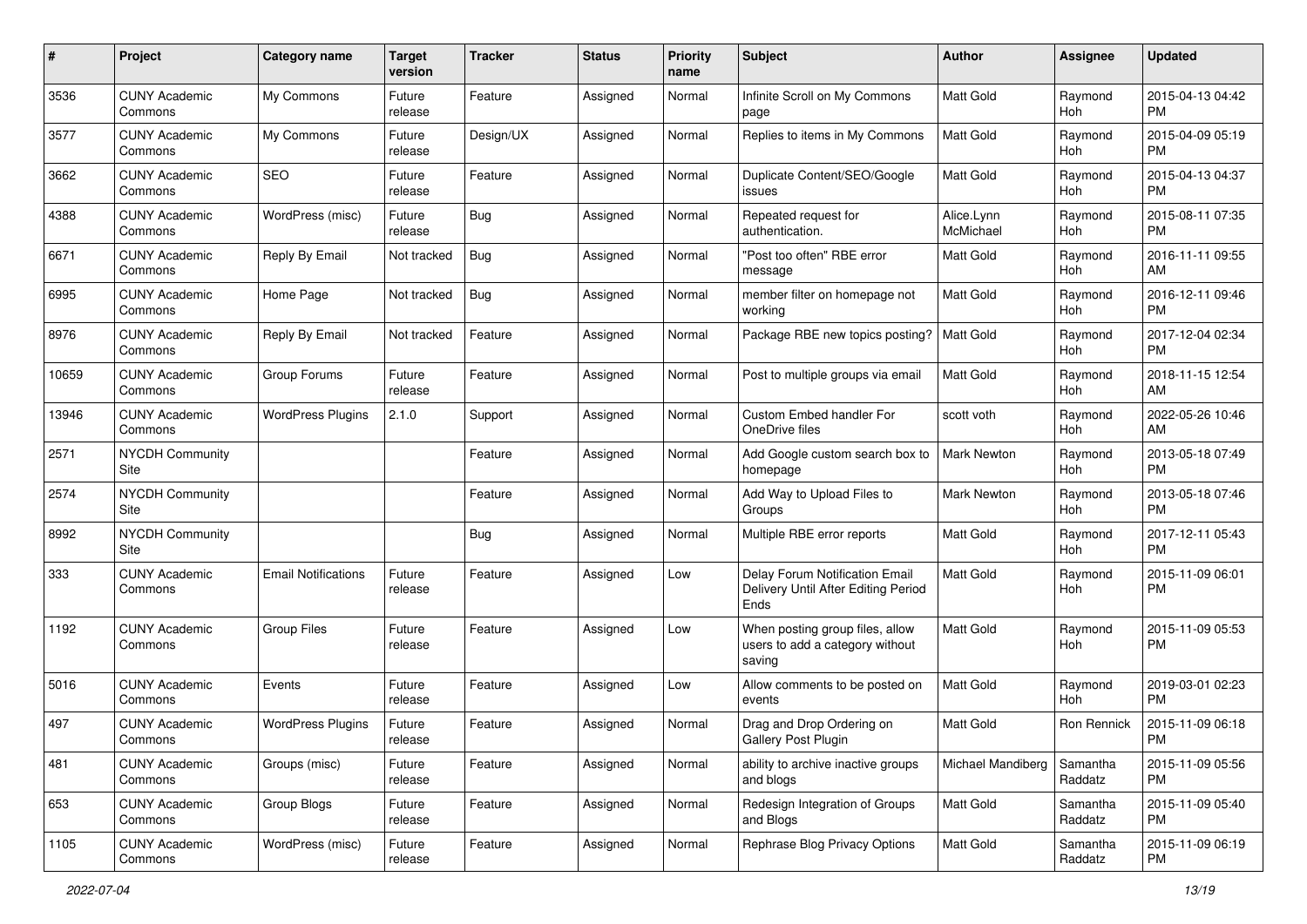| $\pmb{\#}$ | <b>Project</b>                  | <b>Category name</b>    | <b>Target</b><br>version | <b>Tracker</b> | <b>Status</b> | <b>Priority</b><br>name | <b>Subject</b>                                                                            | <b>Author</b>    | Assignee            | <b>Updated</b>                |
|------------|---------------------------------|-------------------------|--------------------------|----------------|---------------|-------------------------|-------------------------------------------------------------------------------------------|------------------|---------------------|-------------------------------|
| 3458       | <b>CUNY Academic</b><br>Commons | Groups (misc)           | Future<br>release        | Feature        | Assigned      | Normal                  | Filter Members of Group by<br>Campus                                                      | Michael Smith    | Samantha<br>Raddatz | 2014-09-26 08:32<br><b>PM</b> |
| 3473       | <b>CUNY Academic</b><br>Commons | User Experience         | Future<br>release        | Feature        | Assigned      | Normal                  | Commons profile: Add help info<br>about "Positions" replacing "title"                     | Keith Miyake     | Samantha<br>Raddatz | 2015-11-09 02:28<br><b>PM</b> |
| 4027       | <b>CUNY Academic</b><br>Commons | Commons In A Box        | Not tracked              | Design/UX      | Assigned      | Normal                  | Usability review of CBOX update<br>procedures                                             | Matt Gold        | Samantha<br>Raddatz | 2015-05-11 06:36<br><b>PM</b> |
| 4221       | <b>CUNY Academic</b><br>Commons | Group Forums            | Future<br>release        | Design/UX      | Assigned      | Normal                  | Add 'Number of Posts' display<br>option to Forum page                                     | Samantha Raddatz | Samantha<br>Raddatz | 2015-06-26 02:21<br><b>PM</b> |
| 4235       | <b>CUNY Academic</b><br>Commons |                         | Not tracked              | Design/UX      | Assigned      | Normal                  | Explore user experience around<br>comments on forum topics vs docs                        | <b>Matt Gold</b> | Samantha<br>Raddatz | 2015-07-21 10:23<br>AM        |
| 4404       | <b>CUNY Academic</b><br>Commons | <b>Public Portfolio</b> | Future<br>release        | Design/UX      | Assigned      | Normal                  | Change color of permissions info<br>on portfolio editing interface                        | Matt Gold        | Samantha<br>Raddatz | 2015-08-11 05:28<br><b>PM</b> |
| 4661       | <b>CUNY Academic</b><br>Commons | User Experience         | Future<br>release        | Bug            | Assigned      | Normal                  | <b>Simplify Events text</b>                                                               | <b>Matt Gold</b> | Samantha<br>Raddatz | 2015-10-02 09:06<br><b>PM</b> |
| 4986       | <b>CUNY Academic</b><br>Commons | <b>ZenDesk</b>          | Not tracked              | Support        | Assigned      | Normal                  | Prepare documentation for<br>Zendesk re web widget                                        | <b>Matt Gold</b> | Samantha<br>Raddatz | 2016-02-25 03:09<br><b>PM</b> |
| 5225       | <b>CUNY Academic</b><br>Commons | Registration            | Future<br>release        | Feature        | Assigned      | Normal                  | On-boarding Issues                                                                        | Luke Waltzer     | Samantha<br>Raddatz | 2016-02-12 02:58<br><b>PM</b> |
| 310        | <b>CUNY Academic</b><br>Commons | BuddyPress (misc)       | Future<br>release        | Feature        | Assigned      | Low                     | <b>Friend Request Email</b>                                                               | Matt Gold        | Samantha<br>Raddatz | 2015-11-09 05:08<br><b>PM</b> |
| 2612       | <b>CUNY Academic</b><br>Commons |                         | Not tracked              | Publicity      | Assigned      | Normal                  | Pinterest site for the Commons                                                            | local admin      | Sarah<br>Morgano    | 2016-03-04 11:19<br>AM        |
| 3510       | <b>CUNY Academic</b><br>Commons | Publicity               | 1.7                      | Publicity      | Assigned      | Normal                  | Post on the News Blog re: 'My<br>Commons'                                                 | Micki Kaufman    | Sarah<br>Morgano    | 2014-10-15 11:18<br>AM        |
| 3511       | <b>CUNY Academic</b><br>Commons | Publicity               | 1.7                      | Publicity      | Assigned      | Normal                  | Social media for 1.7                                                                      | Micki Kaufman    | Sarah<br>Morgano    | 2014-10-14 03:32<br><b>PM</b> |
| 636        | <b>CUNY Academic</b><br>Commons | WordPress (misc)        | Not tracked              | Support        | Assigned      | Normal                  | Create Lynda.com-like Table of<br>Contents for Prospective Tutorial<br><b>Screencasts</b> | <b>Matt Gold</b> | scott voth          | 2016-02-23 03:12<br><b>PM</b> |
| 3524       | <b>CUNY Academic</b><br>Commons | Documentation           | Not tracked              | Documentation  | Assigned      | Normal                  | Post describing all you can do<br>when starting up a new blog/group                       | Matt Gold        | scott voth          | 2014-10-04 12:56<br><b>PM</b> |
| 6115       | <b>CUNY Academic</b><br>Commons | Publicity               | Not tracked              | Feature        | Assigned      | Normal                  | create digital signage for GC                                                             | Matt Gold        | scott voth          | 2016-10-11 10:09<br><b>PM</b> |
| 4070       | <b>CUNY Academic</b><br>Commons | Analytics               | Not tracked              | Support        | Assigned      | Normal                  | Request for JITP site analytics                                                           | <b>Matt Gold</b> | Seth Persons        | 2016-02-23 03:09<br><b>PM</b> |
| 5316       | <b>CUNY Academic</b><br>Commons | User Experience         | Future<br>release        | Feature        | Assigned      | Normal                  | Prompt user email address<br>updates                                                      | Matt Gold        | Stephen Real        | 2016-12-21 03:30<br><b>PM</b> |
| 3090       | <b>CUNY Academic</b><br>Commons | Twitter page            | Future<br>release        | Feature        | Assigned      | Normal                  | Prevent Retweets from showing<br>up on Commons twitter page                               | Matt Gold        | Tahir Butt          | 2016-10-24 11:31<br>AM        |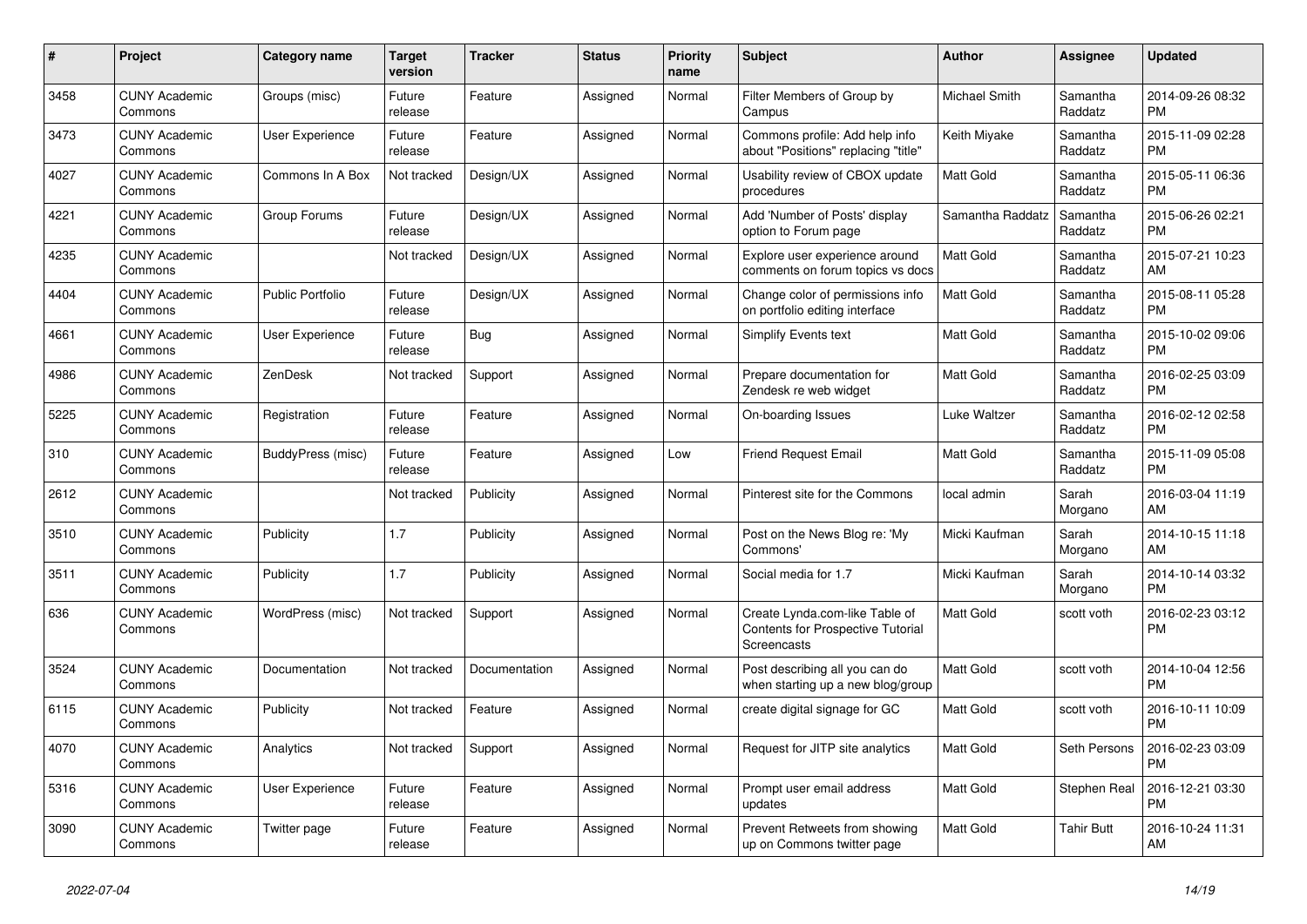| #     | <b>Project</b>                  | Category name            | <b>Target</b><br>version | <b>Tracker</b> | <b>Status</b>        | <b>Priority</b><br>name | <b>Subject</b>                                                     | <b>Author</b>           | Assignee            | <b>Updated</b>                |
|-------|---------------------------------|--------------------------|--------------------------|----------------|----------------------|-------------------------|--------------------------------------------------------------------|-------------------------|---------------------|-------------------------------|
| 6426  | <b>CUNY Academic</b><br>Commons | Spam/Spam<br>Prevention  | Future<br>release        | Feature        | Assigned             | Normal                  | Force captcha on all comments?                                     | <b>Matt Gold</b>        | <b>Tahir Butt</b>   | 2016-10-24 02:06<br><b>PM</b> |
| 1423  | <b>CUNY Academic</b><br>Commons | BuddyPress (misc)        | Future<br>release        | Feature        | Assigned             | Low                     | Show an avatar for pingback<br>comment activity items              | Boone Gorges            | Tahir Butt          | 2016-10-24 12:03<br><b>PM</b> |
| 5581  | <b>CUNY Academic</b><br>Commons | Analytics                | Future<br>release        | Feature        | Assigned             | Normal                  | Explore alternatives to Google<br>Analytics                        | <b>Matt Gold</b>        | Valerie<br>Townsend | 2020-04-17 03:12<br><b>PM</b> |
| 11848 | <b>CUNY Academic</b><br>Commons |                          | Not tracked              | Support        | Hold                 | Normal                  | a Dean of Faculty wants to share<br>a large file                   | Marilyn Weber           |                     | 2019-09-24 08:44<br>AM        |
| 13912 | <b>CUNY Academic</b><br>Commons |                          | Not tracked              | Feature        | Hold                 | Low                     | posting "missed schedule"                                          | Marilyn Weber           |                     | 2021-02-23 10:46<br>AM        |
| 2576  | NYCDH Community<br>Site         |                          |                          | Bug            | Hold                 | Low                     | Test Next Button in Javascript<br><b>Tutorial Under Activities</b> | <b>Mark Newton</b>      | Alex Gil            | 2013-05-18 02:55<br><b>PM</b> |
| 8756  | <b>CUNY Academic</b><br>Commons | Group Blogs              | Future<br>release        | Feature        | Hold                 | Normal                  | Connect multiple blogs to one<br>group?                            | <b>Matt Gold</b>        | Boone<br>Gorges     | 2017-09-30 10:42<br>AM        |
| 14113 | <b>CUNY Academic</b><br>Commons | WordPress (misc)         | Future<br>release        | Bug            | Hold                 | Normal                  | Block Editor Not Working on this<br>page - Json error              | scott voth              | Boone<br>Gorges     | 2021-03-05 11:01<br>AM        |
| 16092 | <b>CUNY Academic</b><br>Commons |                          | Future<br>release        | Feature        | Hold                 | Normal                  | Don't show main site in Site<br>search results                     | Boone Gorges            | Boone<br>Gorges     | 2022-05-17 03:12<br><b>PM</b> |
| 3369  | <b>CUNY Academic</b><br>Commons | Reply By Email           | Not tracked              | Outreach       | Hold                 | Normal                  | Release reply by email to WP<br>plugin directory                   | <b>Matt Gold</b>        | Raymond<br>Hoh      | 2016-03-01 12:46<br><b>PM</b> |
| 3939  | <b>CUNY Academic</b><br>Commons | <b>WordPress Plugins</b> | Future<br>release        | <b>Bug</b>     | Hold                 | Normal                  | Activity stream support for<br>Co-Authors Plus plugin              | Raymond Hoh             | Raymond<br>Hoh      | 2015-11-09 06:13<br><b>PM</b> |
| 8991  | <b>CUNY Academic</b><br>Commons | Reply By Email           | Not tracked              | Bug            | Hold                 | Normal                  | RBE duplicate email message<br>issue                               | <b>Matt Gold</b>        | Raymond<br>Hoh      | 2018-02-18 08:53<br><b>PM</b> |
| 9060  | <b>CUNY Academic</b><br>Commons | Commons In A Box         | Not tracked              | Bug            | Hold                 | Normal                  | Problems with CBox image library<br>upload                         | Lisa Rhody              | Raymond<br>Hoh      | 2018-01-10 03:26<br><b>PM</b> |
| 10273 | <b>CUNY Academic</b><br>Commons | Registration             | Not tracked              | Support        | Reporter<br>Feedback | Normal                  | users combining CF and campus<br>address                           | Marilyn Weber           |                     | 2019-09-18 10:58<br>AM        |
| 10657 | <b>CUNY Academic</b><br>Commons |                          | Not tracked              | Support        | Reporter<br>Feedback | Normal                  | child theme problems                                               | Marilyn Weber           |                     | 2018-11-08 01:19<br><b>PM</b> |
| 10769 | <b>CUNY Academic</b><br>Commons | <b>WordPress Themes</b>  | Not tracked              | <b>Bug</b>     | Reporter<br>Feedback | Normal                  | 2011 Theme Sidebar                                                 | Mark Webb               |                     | 2018-12-04 04:09<br><b>PM</b> |
| 10982 | <b>CUNY Academic</b><br>Commons | Domain Mapping           | Not tracked              | Support        | Reporter<br>Feedback | Normal                  | <b>CNAME</b> question                                              | scott voth              |                     | 2019-01-22 04:29<br><b>PM</b> |
| 11077 | <b>CUNY Academic</b><br>Commons | Events                   | Not tracked              | Feature        | Reporter<br>Feedback | Normal                  | Show event category description<br>in event list view              | Raffi<br>Khatchadourian |                     | 2019-02-12 10:38<br><b>PM</b> |
| 11120 | <b>CUNY Academic</b><br>Commons | <b>WordPress Plugins</b> | Not tracked              | <b>Bug</b>     | Reporter<br>Feedback | Normal                  | Events Manager Events Not<br>Showing Up                            | Mark Webb               |                     | 2019-02-27 04:10<br><b>PM</b> |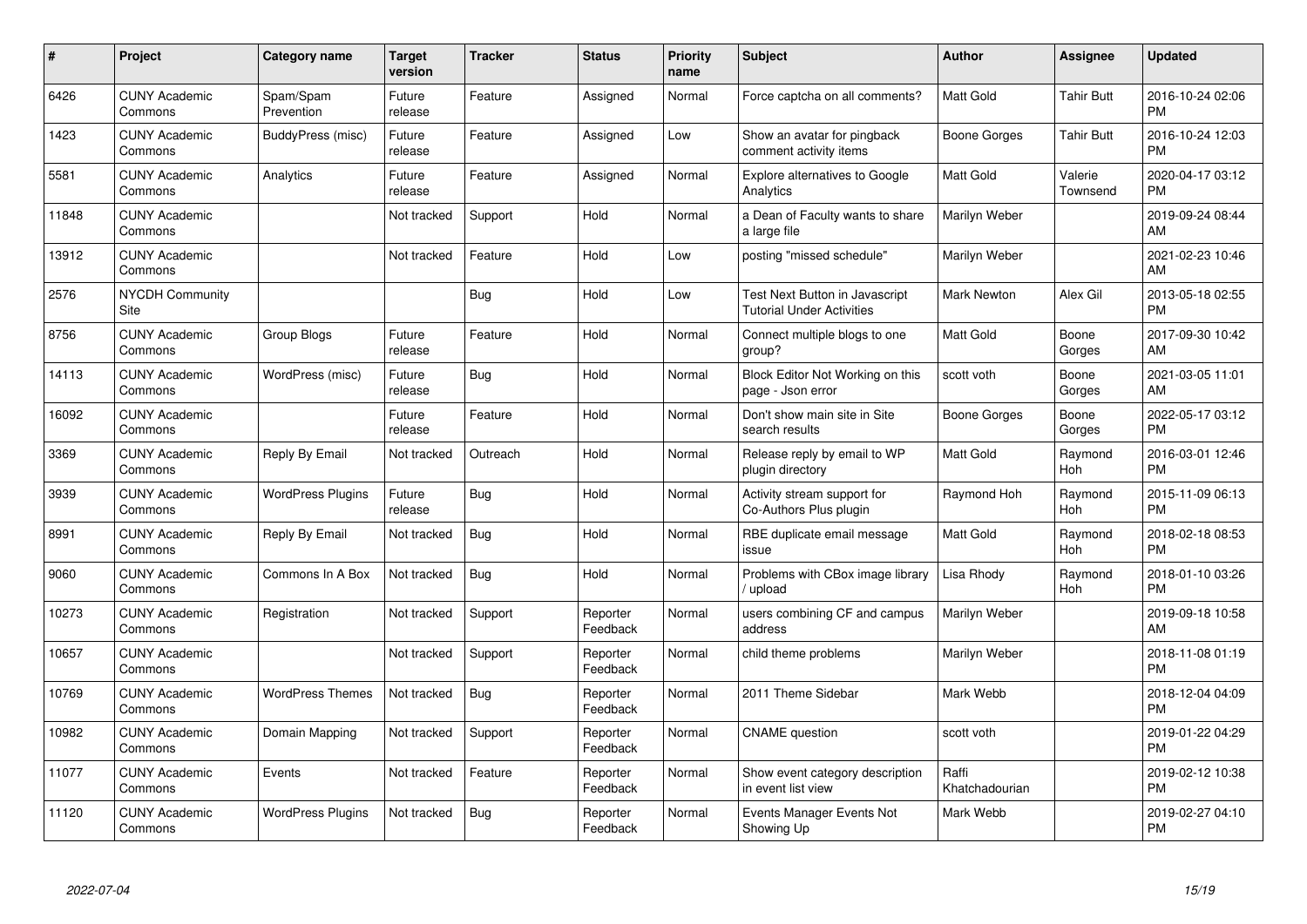| #     | Project                         | <b>Category name</b>      | <b>Target</b><br>version | <b>Tracker</b> | <b>Status</b>        | <b>Priority</b><br>name | <b>Subject</b>                                                                                | <b>Author</b>        | Assignee | <b>Updated</b>                |
|-------|---------------------------------|---------------------------|--------------------------|----------------|----------------------|-------------------------|-----------------------------------------------------------------------------------------------|----------------------|----------|-------------------------------|
| 11131 | <b>CUNY Academic</b><br>Commons |                           | Future<br>release        | Feature        | Reporter<br>Feedback | Normal                  | <b>Image Annotation Plugins</b>                                                               | Laurie Hurson        |          | 2019-02-26 11:33<br>AM        |
| 11415 | <b>CUNY Academic</b><br>Commons | <b>WordPress Plugins</b>  | Not tracked              | Bug            | Reporter<br>Feedback | Normal                  | Blog Subscriptions in Jetpack                                                                 | Laurie Hurson        |          | 2019-05-14 10:34<br>AM.       |
| 11509 | <b>CUNY Academic</b><br>Commons |                           | Not tracked              | Support        | Reporter<br>Feedback | Normal                  | deleted Page causing a Menu<br>problem?                                                       | Marilyn Weber        |          | 2019-06-04 09:54<br>AM        |
| 11556 | <b>CUNY Academic</b><br>Commons | Courses                   | Not tracked              | Bug            | Reporter<br>Feedback | Normal                  | Instructor name given in course<br>listing                                                    | Tom Harbison         |          | 2019-06-25 04:12<br><b>PM</b> |
| 11771 | <b>CUNY Academic</b><br>Commons |                           | Not tracked              | Support        | Reporter<br>Feedback | Normal                  | post displays in sections                                                                     | Marilyn Weber        |          | 2019-08-20 10:34<br><b>AM</b> |
| 11787 | <b>CUNY Academic</b><br>Commons |                           | Not tracked              | Support        | Reporter<br>Feedback | Normal                  | automated comments notifications<br>on ZenDesk                                                | Marilyn Weber        |          | 2019-08-26 06:18<br><b>PM</b> |
| 11788 | <b>CUNY Academic</b><br>Commons | <b>WordPress Plugins</b>  | Future<br>release        | Support        | Reporter<br>Feedback | Normal                  | Plugin Request - Browse Aloud                                                                 | scott voth           |          | 2019-09-24 08:42<br>AM        |
| 12198 | <b>CUNY Academic</b><br>Commons |                           | Not tracked              | <b>Bug</b>     | Reporter<br>Feedback | Normal                  | Duplicate listing in My Sites                                                                 | Tom Harbison         |          | 2019-12-09 05:50<br><b>PM</b> |
| 12350 | <b>CUNY Academic</b><br>Commons | <b>Blogs (BuddyPress)</b> | Not tracked              | Support        | Reporter<br>Feedback | Normal                  | URL creation problem                                                                          | Marilyn Weber        |          | 2020-02-03 11:27<br>AM        |
| 12360 | <b>CUNY Academic</b><br>Commons | <b>WordPress Themes</b>   | Not tracked              | <b>Bug</b>     | Reporter<br>Feedback | Normal                  | site just says "DANTE We are<br>currently in maintenance mode,<br>please check back shortly." | Marilyn Weber        |          | 2020-02-04 12:13<br>PM        |
| 13034 | <b>CUNY Academic</b><br>Commons |                           | Not tracked              | Support        | Reporter<br>Feedback | Normal                  | a site is asking people to join the<br>Commons to get a download                              | Marilyn Weber        |          | 2020-07-12 07:23<br><b>AM</b> |
| 13255 | <b>CUNY Academic</b><br>Commons |                           | Not tracked              | Support        | Reporter<br>Feedback | Normal                  | Accessibility problems                                                                        | Marilyn Weber        |          | 2020-09-01 05:48<br><b>PM</b> |
| 13975 | <b>CUNY Academic</b><br>Commons | Social Paper              | Not tracked              | Support        | Reporter<br>Feedback | Normal                  | can't approve comments on Social<br>Paper paper                                               | Marilyn Weber        |          | 2021-02-12 09:33<br>AM        |
| 14074 | <b>CUNY Academic</b><br>Commons | WordPress (misc)          | Not tracked              | Support        | Reporter<br>Feedback | Normal                  | page password protection problem                                                              | Marilyn Weber        |          | 2021-03-02 11:03<br><b>AM</b> |
| 14398 | <b>CUNY Academic</b><br>Commons |                           | Not tracked              | Support        | Reporter<br>Feedback | Normal                  | Events plug-in notification problem                                                           | Marilyn Weber        |          | 2021-05-11 11:21<br>AM        |
| 14538 | <b>CUNY Academic</b><br>Commons |                           | Not tracked              | Support        | Reporter<br>Feedback | Normal                  | <b>Weebly To Commons</b>                                                                      | Laurie Hurson        |          | 2021-09-14 10:47<br><b>AM</b> |
| 14629 | <b>CUNY Academic</b><br>Commons |                           | Not tracked              | Bug            | Reporter<br>Feedback | Normal                  | Possible Post Order Bug?                                                                      | <b>Syelle Graves</b> |          | 2021-09-14 10:47<br><b>AM</b> |
| 14784 | <b>CUNY Academic</b><br>Commons |                           |                          | Support        | Reporter<br>Feedback | Normal                  | User report of logo problem when<br>using Customizer theme                                    | Marilyn Weber        |          | 2021-09-17 10:25<br>AM        |
| 14842 | <b>CUNY Academic</b><br>Commons |                           | Not tracked              | Support        | Reporter<br>Feedback | Normal                  | Question about widgets and block<br>editor                                                    | Gina Cherry          |          | 2021-10-06 03:01<br>PM        |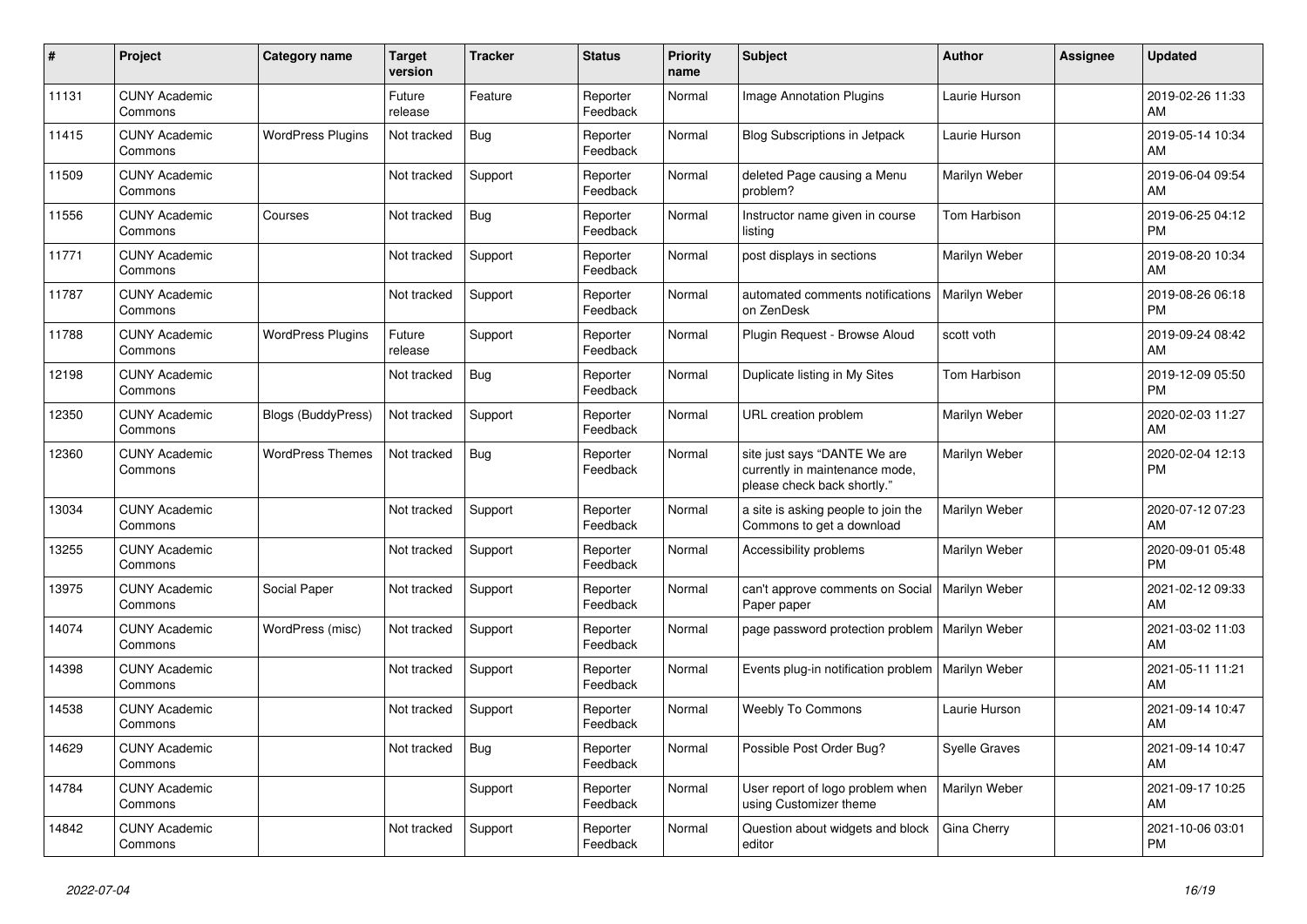| ∦     | Project                         | Category name              | <b>Target</b><br>version | <b>Tracker</b> | <b>Status</b>        | <b>Priority</b><br>name | <b>Subject</b>                                                     | <b>Author</b>           | <b>Assignee</b> | <b>Updated</b>                |
|-------|---------------------------------|----------------------------|--------------------------|----------------|----------------------|-------------------------|--------------------------------------------------------------------|-------------------------|-----------------|-------------------------------|
| 14900 | <b>CUNY Academic</b><br>Commons |                            | Not tracked              | Support        | Reporter<br>Feedback | Normal                  | previous theme?                                                    | Marilyn Weber           |                 | 2021-10-25 10:31<br>AM        |
| 15169 | <b>CUNY Academic</b><br>Commons |                            | 2.0.3                    | Support        | Reporter<br>Feedback | Normal                  | new Prelude website zipfiles for<br>custom theme and other files.  | Marilyn Weber           |                 | 2022-06-29 11:32<br>AM        |
| 15176 | <b>CUNY Academic</b><br>Commons |                            | Not tracked              | Support        | Reporter<br>Feedback | Normal                  | Archiving Q Writing & Old<br>Wordpress Sites on the Commons        | Laurie Hurson           |                 | 2022-02-08 10:28<br>AM        |
| 15260 | <b>CUNY Academic</b><br>Commons |                            |                          | Support        | Reporter<br>Feedback | Normal                  | Diacritical markings   European<br><b>Stages</b>                   | Marilyn Weber           |                 | 2022-02-04 08:16<br>AM        |
| 15370 | <b>CUNY Academic</b><br>Commons |                            |                          | Support        | Reporter<br>Feedback | Normal                  | All-in-One Event Calendar?                                         | Marilyn Weber           |                 | 2022-02-17 11:03<br>AM        |
| 15613 | <b>CUNY Academic</b><br>Commons |                            | 2.0.3                    | Feature        | Reporter<br>Feedback | Normal                  | Adding "Passster" plugin                                           | Laurie Hurson           |                 | 2022-06-29 11:32<br>AM        |
| 15655 | <b>CUNY Academic</b><br>Commons |                            | 2.0.3                    | Support        | Reporter<br>Feedback | Normal                  | Event Aggregator plugin?                                           | Marilyn Weber           |                 | 2022-06-29 11:32<br>AM        |
| 15923 | <b>CUNY Academic</b><br>Commons |                            | Not tracked              | Feature        | Reporter<br>Feedback | Normal                  | <b>Bellows Plugin Adjustments</b>                                  | Laurie Hurson           |                 | 2022-04-20 10:10<br>AM        |
| 16099 | <b>CUNY Academic</b><br>Commons |                            |                          | Support        | Reporter<br>Feedback | Normal                  | request for Newsletter Glue                                        | Marilyn Weber           |                 | 2022-05-13 12:14<br><b>PM</b> |
| 16290 | <b>CUNY Academic</b><br>Commons |                            |                          | Feature        | Reporter<br>Feedback | Normal                  | Add Table Of Contents Block<br>plug-in                             | Raffi<br>Khatchadourian |                 | 2022-06-24 10:26<br>AM        |
| 6356  | <b>CUNY Academic</b><br>Commons | <b>WordPress Plugins</b>   | Future<br>release        | <b>Bug</b>     | Reporter<br>Feedback | Low                     | Should Subscribe2 be<br>deprecated?                                | Luke Waltzer            |                 | 2017-03-20 12:20<br><b>PM</b> |
| 10678 | <b>CUNY Academic</b><br>Commons |                            | Not tracked              | <b>Bug</b>     | Reporter<br>Feedback | High                    | Newsletter Plugin Not Sending<br><b>Out Newsletters</b>            | Mark Webb               | Boone<br>Gorges | 2019-09-16 09:38<br><b>PM</b> |
| 6014  | <b>CUNY Academic</b><br>Commons | Publicity                  | Future<br>release        | Publicity      | Reporter<br>Feedback | Normal                  | Google search listing                                              | <b>Matt Gold</b>        | Boone<br>Gorges | 2016-09-21 03:48<br><b>PM</b> |
| 9207  | <b>CUNY Academic</b><br>Commons |                            | Future<br>release        | Support        | Reporter<br>Feedback | Normal                  | display dashboards made in<br>Tableau?                             | Marilyn Weber           | Boone<br>Gorges | 2018-04-10 10:42<br>AM        |
| 9211  | <b>CUNY Academic</b><br>Commons | <b>WordPress Plugins</b>   | Future<br>release        | Support        | Reporter<br>Feedback | Normal                  | Auto-Role Setting in Forum Plugin<br><b>Causing Some Confusion</b> | Luke Waltzer            | Boone<br>Gorges | 2018-03-13 11:44<br>AM        |
| 9289  | <b>CUNY Academic</b><br>Commons | <b>WordPress Plugins</b>   | Future<br>release        | Bug            | Reporter<br>Feedback | Normal                  | Email Users Plugin                                                 | Laurie Hurson           | Boone<br>Gorges | 2018-10-24 12:34<br><b>PM</b> |
| 9515  | <b>CUNY Academic</b><br>Commons | <b>WordPress Plugins</b>   | Not tracked              | Bug            | Reporter<br>Feedback | Normal                  | Text to Speech plugin - "More<br>Slowly" checkbox not working      | scott voth              | Boone<br>Gorges | 2018-06-13 02:26<br><b>PM</b> |
| 9947  | <b>CUNY Academic</b><br>Commons | <b>WordPress Plugins</b>   | Future<br>release        | Feature        | Reporter<br>Feedback | Normal                  | Install H5P quiz plugin                                            | Matt Gold               | Boone<br>Gorges | 2018-09-11 11:01<br>AM        |
| 9979  | <b>CUNY Academic</b><br>Commons | <b>Email Notifications</b> | Not tracked              | <b>Bug</b>     | Reporter<br>Feedback | Normal                  | Reports of slow email activation<br>emails                         | Matt Gold               | Boone<br>Gorges | 2018-08-29 09:40<br>PM        |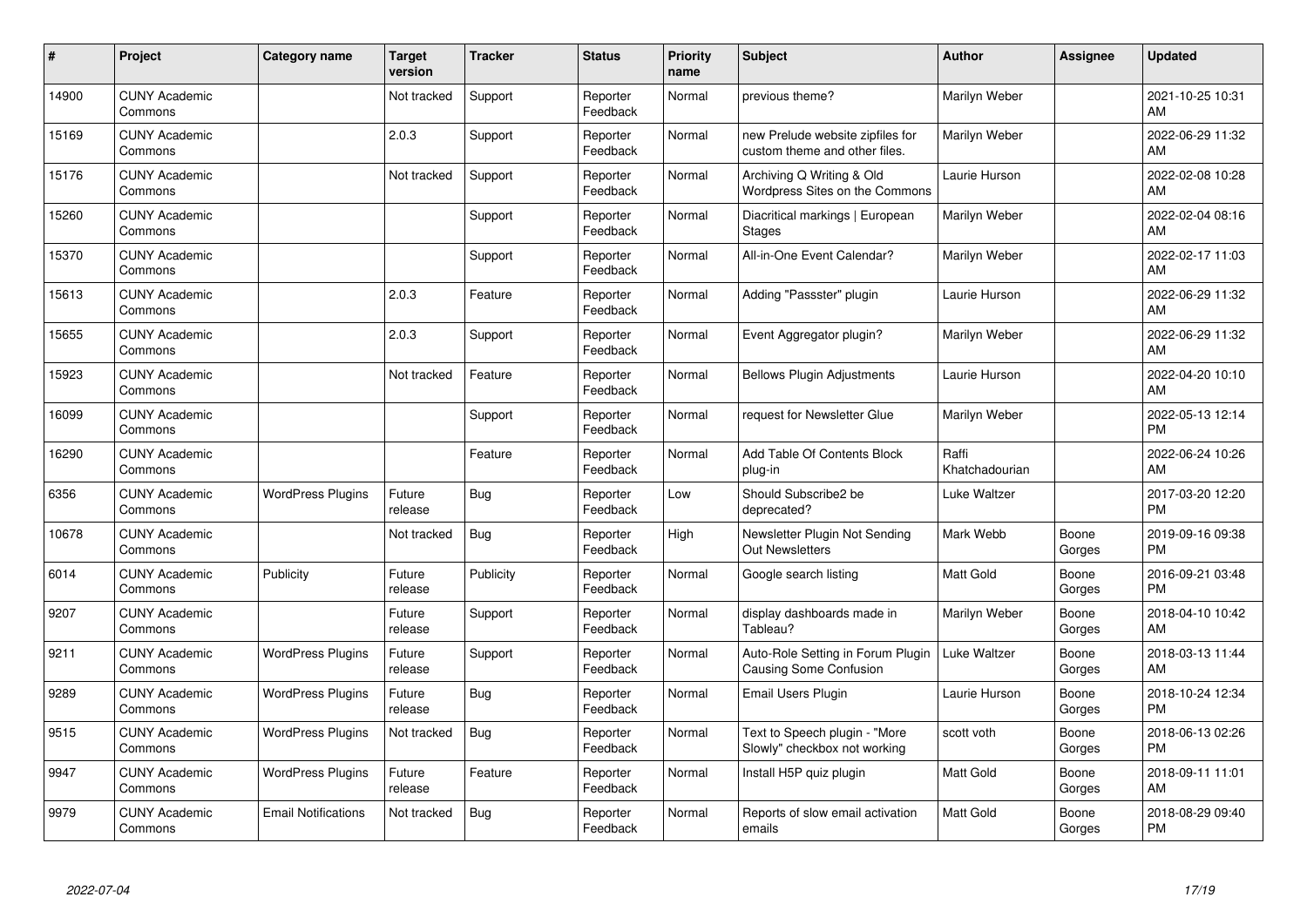| #     | Project                         | <b>Category name</b>     | <b>Target</b><br>version | <b>Tracker</b> | <b>Status</b>        | <b>Priority</b><br>name | <b>Subject</b>                                                                                  | <b>Author</b>           | <b>Assignee</b> | <b>Updated</b>                |
|-------|---------------------------------|--------------------------|--------------------------|----------------|----------------------|-------------------------|-------------------------------------------------------------------------------------------------|-------------------------|-----------------|-------------------------------|
| 10040 | <b>CUNY Academic</b><br>Commons | WordPress (misc)         | Not tracked              | Bug            | Reporter<br>Feedback | Normal                  | User doesn't see full list of themes                                                            | l Matt Gold             | Boone<br>Gorges | 2018-07-25 10:12<br>AM        |
| 11386 | <b>CUNY Academic</b><br>Commons | WordPress - Media        | Not tracked              | Support        | Reporter<br>Feedback | Normal                  | disappearing images                                                                             | scott voth              | Boone<br>Gorges | 2019-05-14 10:32<br>AM        |
| 11449 | <b>CUNY Academic</b><br>Commons | WordPress - Media        | Not tracked              | Support        | Reporter<br>Feedback | Normal                  | Cloning Media Library for JITP<br>from Staging to Production Site                               | Patrick DeDauw          | Boone<br>Gorges | 2019-05-13 12:00<br><b>PM</b> |
| 11945 | <b>CUNY Academic</b><br>Commons | Reckoning                | Future<br>release        | Feature        | Reporter<br>Feedback | Normal                  | Add Comments bubble to<br>Reckoning views                                                       | <b>Boone Gorges</b>     | Boone<br>Gorges | 2019-11-12 05:14<br><b>PM</b> |
| 12121 | <b>CUNY Academic</b><br>Commons | <b>WordPress Plugins</b> | 2.0.3                    | Feature        | Reporter<br>Feedback | Normal                  | Embedding H5P Iframes on<br><b>Commons Site</b>                                                 | Laurie Hurson           | Boone<br>Gorges | 2022-06-29 11:32<br>AM        |
| 14483 | <b>CUNY Academic</b><br>Commons | WordPress - Media        | Not tracked              | Bug            | Reporter<br>Feedback | Normal                  | Wordpress PDF Embed Stopped<br>Working after JITP Media Clone                                   | Patrick DeDauw          | Boone<br>Gorges | 2021-05-20 01:51<br><b>PM</b> |
| 14504 | <b>CUNY Academic</b><br>Commons |                          | Not tracked              | Publicity      | Reporter<br>Feedback | Normal                  | Adding showcases to home page<br>menu                                                           | Laurie Hurson           | Boone<br>Gorges | 2022-01-19 03:26<br><b>PM</b> |
| 15242 | <b>CUNY Academic</b><br>Commons | Performance              | Not tracked              | <b>Bug</b>     | Reporter<br>Feedback | Normal                  | Slugist site                                                                                    | Raffi<br>Khatchadourian | Boone<br>Gorges | 2022-02-07 11:14<br>AM        |
| 8675  | <b>CUNY Academic</b><br>Commons | User Onboarding          | Future<br>release        | Bug            | Reporter<br>Feedback | Low                     | Add new User search screen calls<br>for the input of email address but<br>doesn't work with one | Paul Hebert             | Boone<br>Gorges | 2017-10-11 11:17<br>AM        |
| 1544  | <b>CUNY Academic</b><br>Commons | Groups (misc)            | Future<br>release        | Feature        | Reporter<br>Feedback | Normal                  | Group Filtering and Sorting                                                                     | <b>Matt Gold</b>        | Chris Stein     | 2019-03-01 02:25<br><b>PM</b> |
| 12446 | <b>CUNY Academic</b><br>Commons | Groups (misc)            | Future<br>release        | Feature        | Reporter<br>Feedback | Normal                  | Toggle default site to group forum<br>posting                                                   | Laurie Hurson           | Laurie Hurson   | 2020-03-10 11:57<br>AM        |
| 11493 | <b>CUNY Academic</b><br>Commons | Domain Mapping           | Not tracked              | Support        | Reporter<br>Feedback | Normal                  | Domain Mapping Request - Talia<br>Schaffer                                                      | scott voth              | Matt Gold       | 2019-08-06 08:39<br>AM        |
| 12484 | <b>CUNY Academic</b><br>Commons |                          | Not tracked              | Support        | Reporter<br>Feedback | Normal                  | Sign up Code for COIL Course<br>starting in March                                               | Laurie Hurson           | Matt Gold       | 2020-03-02 02:26<br><b>PM</b> |
| 2573  | <b>NYCDH Community</b><br>Site  |                          |                          | Feature        | Reporter<br>Feedback | Normal                  | Add dh nyc twitter list feed to site                                                            | Mark Newton             | Matt Gold       | 2013-05-16 11:42<br><b>PM</b> |
| 6644  | <b>CUNY Academic</b><br>Commons |                          | Not tracked              | <b>Bug</b>     | Reporter<br>Feedback | High                    | White Screen at Login Pge                                                                       | Luke Waltzer            | Raymond<br>Hoh  | 2016-11-21 10:34<br><b>PM</b> |
| 7115  | <b>CUNY Academic</b><br>Commons | Groups (misc)            | Future<br>release        | Feature        | Reporter<br>Feedback | Normal                  | make licensing info clear during<br>group creation                                              | <b>Matt Gold</b>        | Raymond<br>Hoh  | 2020-12-08 11:32<br>AM        |
| 10262 | <b>CUNY Academic</b><br>Commons |                          | Not tracked              | Bug            | Reporter<br>Feedback | Normal                  | Newsletter Plugin: Broken Image<br>at Bottom of All Newsletters                                 | Mark Webb               | Raymond<br>Hoh  | 2018-08-30 05:17<br><b>PM</b> |
| 11149 | <b>CUNY Academic</b><br>Commons |                          | Not tracked              | Support        | Reporter<br>Feedback | Normal                  | comments getting blocked                                                                        | Marilyn Weber           | Raymond<br>Hoh  | 2019-03-26 11:40<br>AM        |
| 12004 | <b>CUNY Academic</b><br>Commons |                          | Not tracked              | Support        | Reporter<br>Feedback | Normal                  | Notifications for spam blog<br>comments                                                         | Gina Cherry             | Raymond<br>Hoh  | 2019-11-01 12:05<br><b>PM</b> |